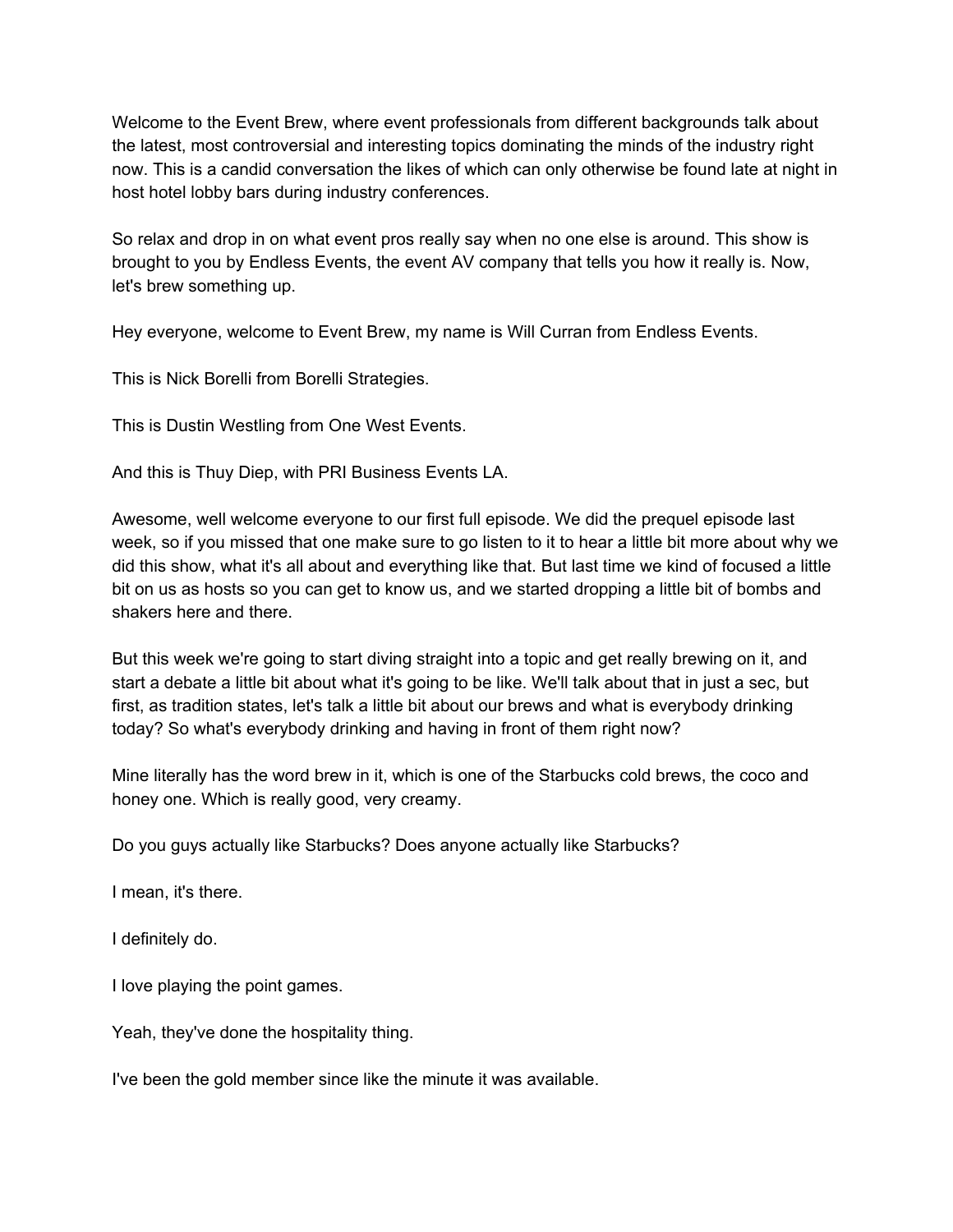I love it. They totally got you guys. I mean think about like hospitality point programs and they basically just did it to all of us.

Yeah, I had the worst hospitality point program, this is a side deviation, thing happen to me. But I have to get it out. It's so crazy. We used it the next day in a presentation about loyalty. I was offered, when I got to my hotel, and I had a picture of this, the opportunity to have 100 additional points or this bag of Cheetos that they left, and they left it up to me.

And I'm like, doesn't that really devalue the whole idea, it was like a tiny bag of Cheetos or 100 points. And you're like, wow, so points are done.

Now you know what 100 points are worth.

Bag of Cheetos.

Yeah, and now I think of everything by Hilton in Cheetos now.

I don't think points are dumb.

How many Cheeto bags is a full nights stay at the Hilton Brooklyn?

Exactly.

Like a pallet worth of Cheetos.

It's a currency. Sorry, I hijacked that, I apologize.

No, it's all good, it's all good. Tou, Dustin, what are you guys drinking?

I'm drinking water this morning, I'm cheating on the brew. I'll get better at finding a fun brew, but this morning it is all water.

Is it tap water, bottled water?

No, no, no, no, no, we have like a cold filtered water tap in our office, it's the most wonderful thing you could ever do.

Well in theory technically they brewed the water a little bit, because they had to filter it, you know? And reverse osmosis it.

Stretch.

Good old Canadian water brew.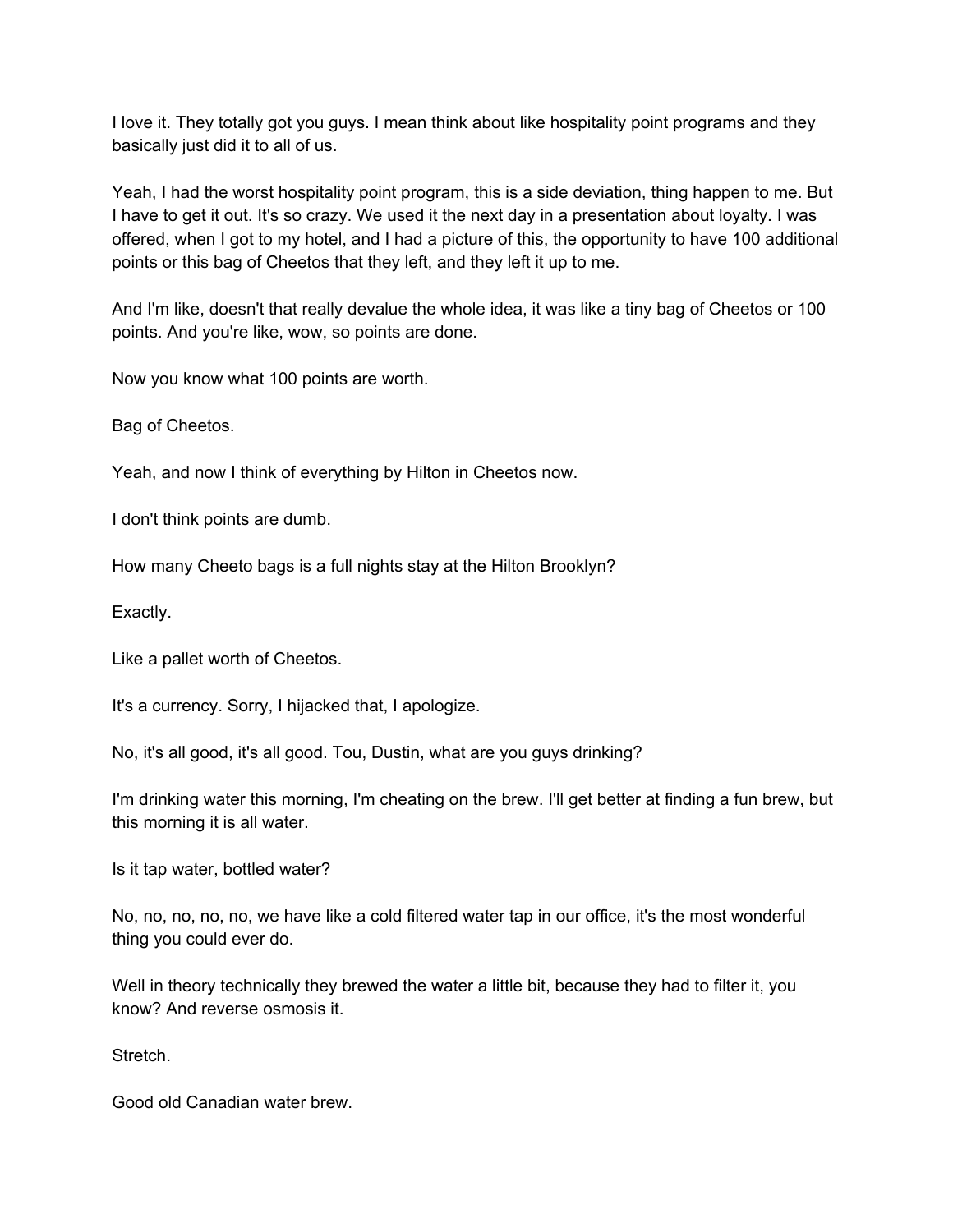Canadian water.

So fancy, so fancy. Thuy? What about you? What are you drinking?

I'm drinking my favorite Yogi Green Tea, it helps reduce free radicals, I don't know what that means, but it tastes delicious, and I bought this organic honey from Whole Foods, and fun little fact about my green tea, I always have one of these in my bag at all times, with a little thing of honey. So if you see me you can always ask, I always have tea on me. I'm like the little old Asian lady.

Like one bag of tea or multiple tea?

Probably multiple, depending. If it's a conference, which we'll go into, I'm definitely, I have a whole entire case with me. I'm definitely that girl that will just ask for hot water at places to make my own tea. I'm not joking you guys, it's a thing.

No, no, we have a guy who's the CMO of Experient named Jeff [Hugate 00:04:26] and he just moved from, in the last year, coffee and soda, of which he was a pretty addict of, to tea, and then he went like deep into it, and when you do that you realize that there's good tea and there's everything else.

So yeah, he's the hot water asking for, going into his bag thing, which you would think is something a 90 year old would do, but I get it. Once you've had the good stuff, why go back?

Definitely.

That's what she said. Well, what are you drinking?

Well, I'm drinking a chai latte from one of my favorite coffee shops in Phoenix called Press Coffee, it used to literally be below my apartment and I'd go there every morning for breakfast and chai and they used to have matcha, but they don't have matcha anymore, but it's actually the powder is so good that I found out what it was and bought a bunch of it. And it's really ironic that I spend money there when I could literally make the same thing at home, but it's David Rio Chai, which is like the perfect balance of sweet, you know, creamy. I don't know, it's my favorite chai powder I think I've ever had. Better than the Oregon chai stuff.

I think Nick and I are going to have to step up our brew game.

Yeah, for real.

Yeah, definitely.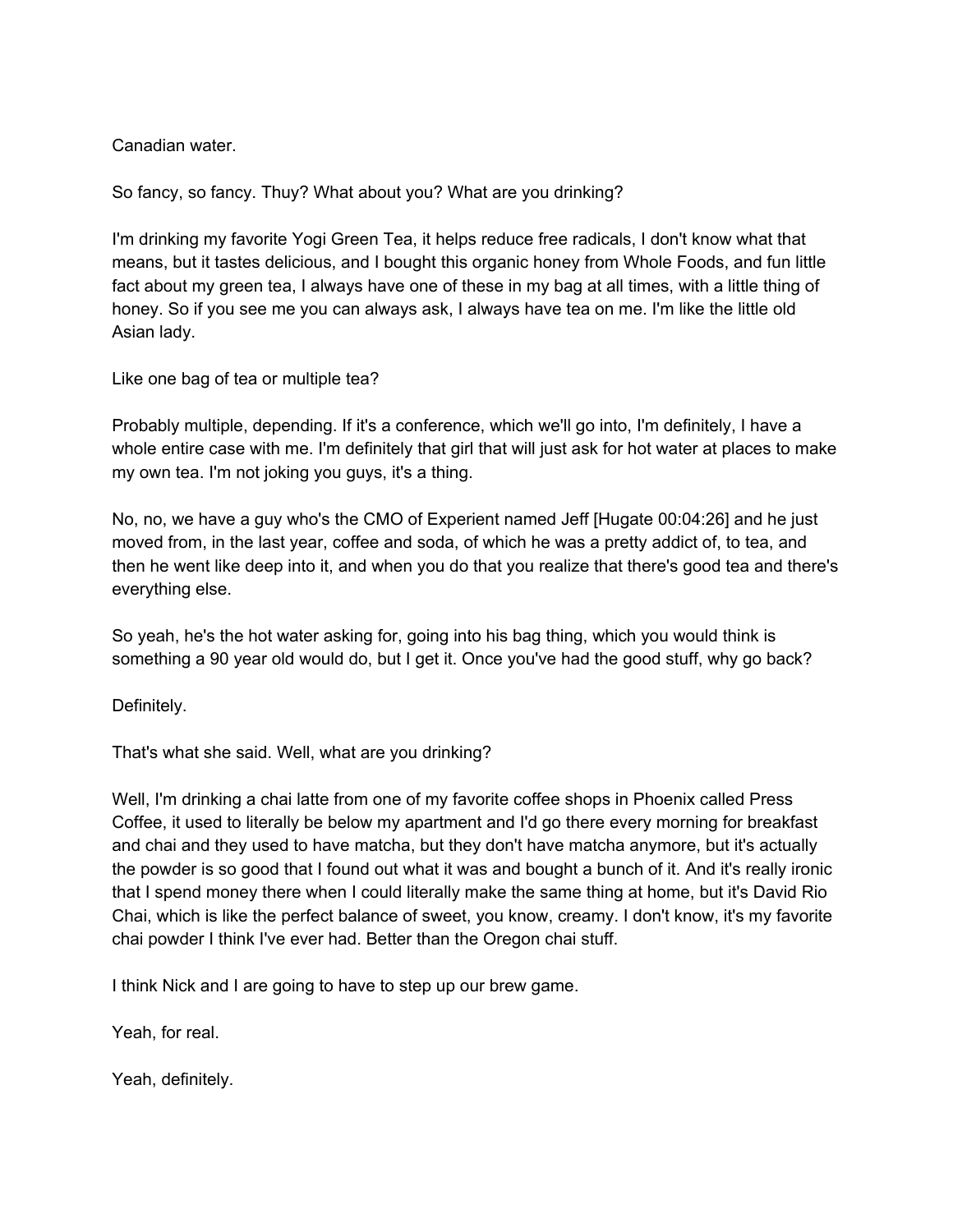I'm literally getting stuff just in grocery stores. It's pretty embarrassing now. At IMAX it's going to be really embarrassing because I usually just bring a container and fill it up in the, you know the lounge, with water, and that's about as exciting as I get, because convention brews are pretty sad unless you're going to the Visit Scotland booth and doing it right.

That's true, I mean other than beer and whiskey and wine that we'll probably have there, like Tou, what are we going to do for tea? We'll have to find out where the Vegas tea spots are so we can get some good tea for when we record there.

Well, I used to live in Vegas, so I know where all the good tea spots are.

Oh that's right.

And or, just my purse. Because I will have tea bags.

I might bring some tea up with me from Phoenix so that way we can brew some tea. Maybe I'll bring my tea maker too, so then that way we have a legit ...

We'll do like a little tray on the side.

There you go.

We'll just like secretly walk to the corner. You know?

I do that in Vegas, but it's not with tea.

Oh my ...

But I hear you.

I love it, I love it.

That could be off or on line, your choice.

Both.

Cool.

I love it.

That actually will dive in really well with what we're talking about today, actually.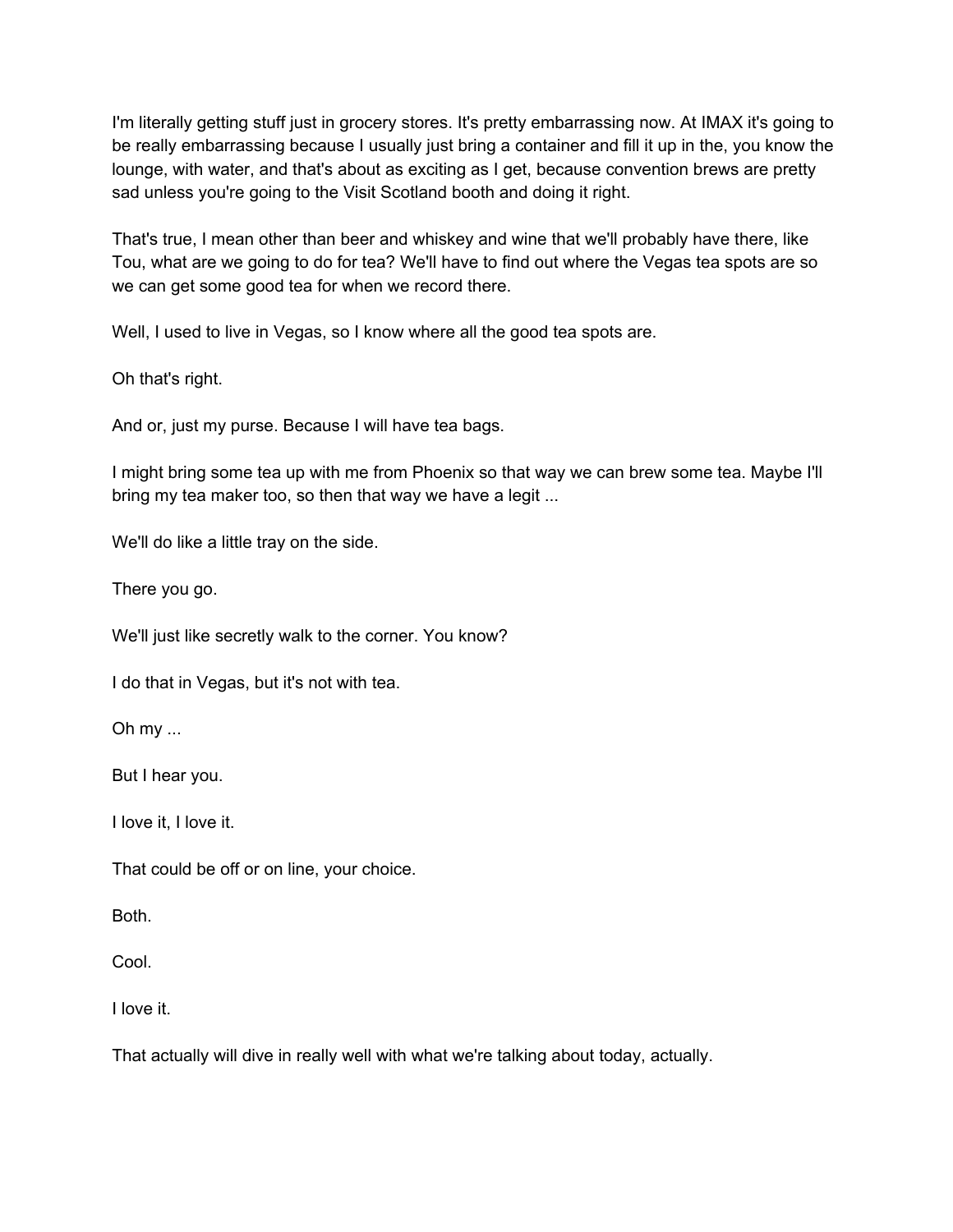Yeah, yeah, yeah, Nick, why don't you explain a little about, so what's our first topic that we're going to be talking about?

I might not dive directly into that part of it, but so this is we're actually going to have a conversation about our personal event industry conference attendee strategies. So this isn't what we do in our client's events or anything like that, this is when we attend events that are aimed at professionals within the live events industries. How do we tackle them? What's our mindset going in? How do we get the most out of it for ourselves and the things that, at this point we're looking for?

I'm very curious to see if that has changed over the years. As many of us have been to maybe some of the same shows or just aggregate volume of shows over time, more so, so it kind of maybe has evolved, but yeah, I'm really curious to hear, I guess, what everyone is thinking. And this is, for us, going into many, I guess all of us are going into a show in a couple of weeks and this might be top of mind right now, so I thought it'd be kind of apropos.

I got a good question to start us off.

Okay.

Get everybody thinking about it. So I feel like there's two camps of how you attend an event, at least for maybe event professionals, because when I think how an attendee thinks for our events it's totally different than how our attendees think going to our events, if that makes any sense. But I feel like in our industry there's two people. There's, "I'm going to go to every education session, and like soak up all the knowledge," and then there's the people who are like, "I'm going to go to every social event and spend most of the time just in the hallway talking to people or be in the lobby bar, hanging out with people." What camps do you guys think you fall in, and then feel free to disagree with me, obviously if you feel like that's true.

I'll disagree with you right off the bat, that there is more than two groups with that. Because I create attendee personas for conferences, it's like a big portion of what I do. Those are two overarching archetypes for sure, but behaviors people have, going into a show are really varied. There are some people that literally go just because they want to be seen, and they don't care about anything else.

Some people go because they think it says something if they don't. Some people go because they have obligations because maybe they have like a ... If it's in the medical industry they have to get re-certified, or if it's in the event industry they have some foundation that they're on that has something that's going on there too.

Okay.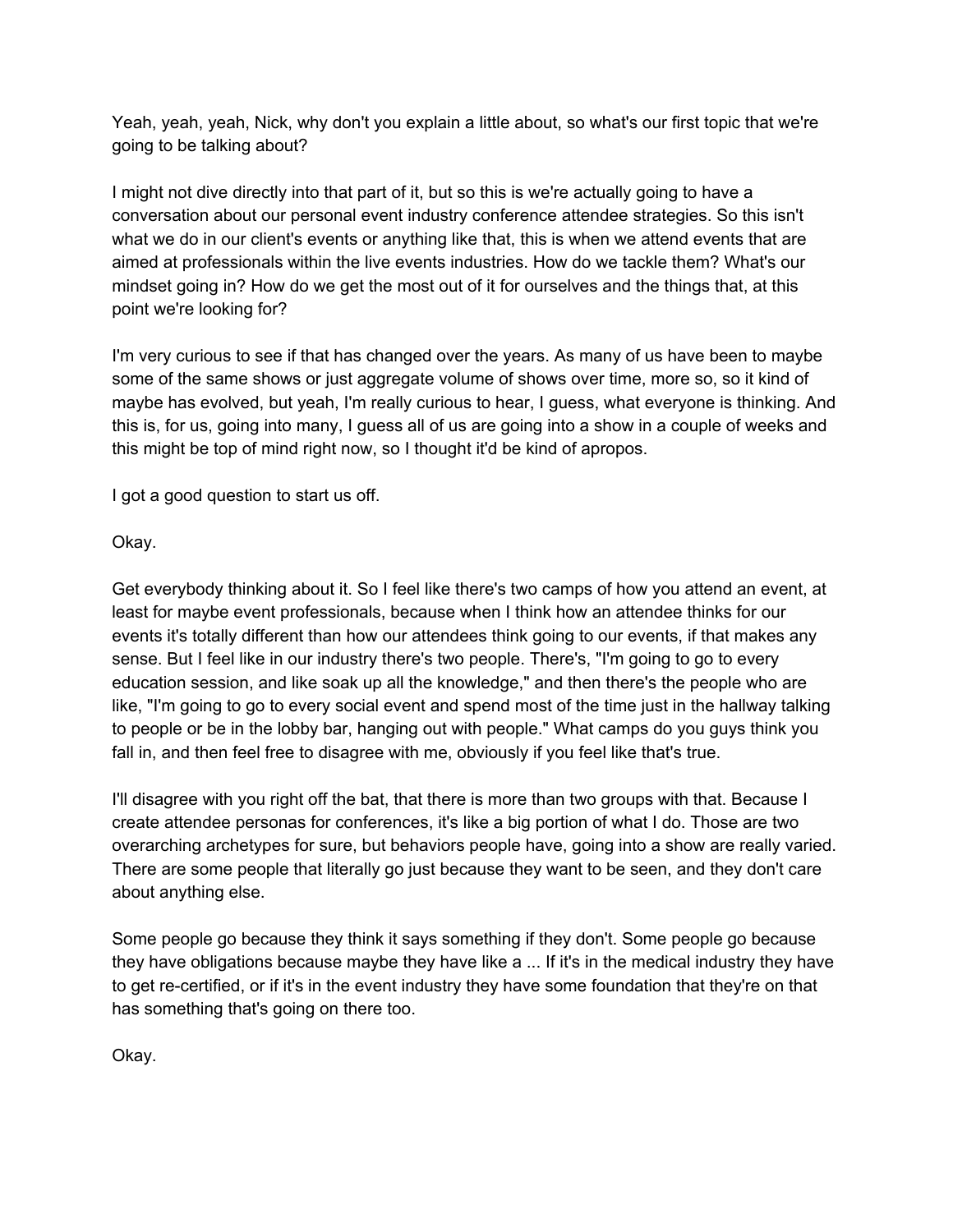There's a myriad of reasons why people attend these kind of conferences, and but the big ones that people who design events design events for, usually are the two areas that they get the most feedback on, which is networking and education.

All right, all right. Fair enough, so what persona does everyone else fall into then?

So actually well you actually described exactly what I do. So I usually, in the past, am really big into education, I'm a learner for life, and I will sit there with the schedule and put it all in my agenda with the rooms and I'm always sitting in the front middle. Like my tiger mom would be so proud of me, but as of lately, just actually attending LA Alive, I did the opposite, I actually worked during the day, and didn't attend live conference at all, and went to all the social events in the evening time, and it's completely two different worlds.

I was so flabbergasted by how much free time I had during the day to get all those emails out. And then, you know, showering and getting ready, hitting the evening events. What about you Dustin? Because I see Dustin every ... At LA Alive I saw you everywhere, even on stage.

Everywhere. Oh my god, it is ... Some of these conferences are a bit of a grind depending on the role that you play within whatever organization is putting it on, but I think for me I always go in with the best intentions of doing education and I find that these conferences and the education pace is so intense that I burn out really quickly.

So I am good for a day of hitting half of my education goals, and then usually by day two I don't show up to anything. It's a bit exhausting and a bit of a grind. I have a big team that I send to a lot of conferences and I Will's two kind of conference personas, I find that those are quite accurate, and either you're there for your business, you're there to learn, or you're there to network at social events.

I always tell my team to go to the things that really resonate with them, don't stay in sessions that are missing the mark or that are not inspiring them, and hang out at the conference as much as you can, stay in the hallways, make an effort to meet new people. And in our part of the industry I definitely think the best connections are made in the lobby bar after all the education is done and gone.

Well it is in the intro of our show too, right? So it might be like a little bias to it in some ways, right?

Totally.

I think I'm on what Dustin said too, I get really burnt out with a ton of education, I think my brain can't handle a lot of it. But, as much as I totally agree Tou, that I'm a lifelong learner, I always want to learn, a lot of times I'm going to these conferences and unless there's some specific ones, like newer ones sometimes, I feel like a lot of times sometimes the content doesn't go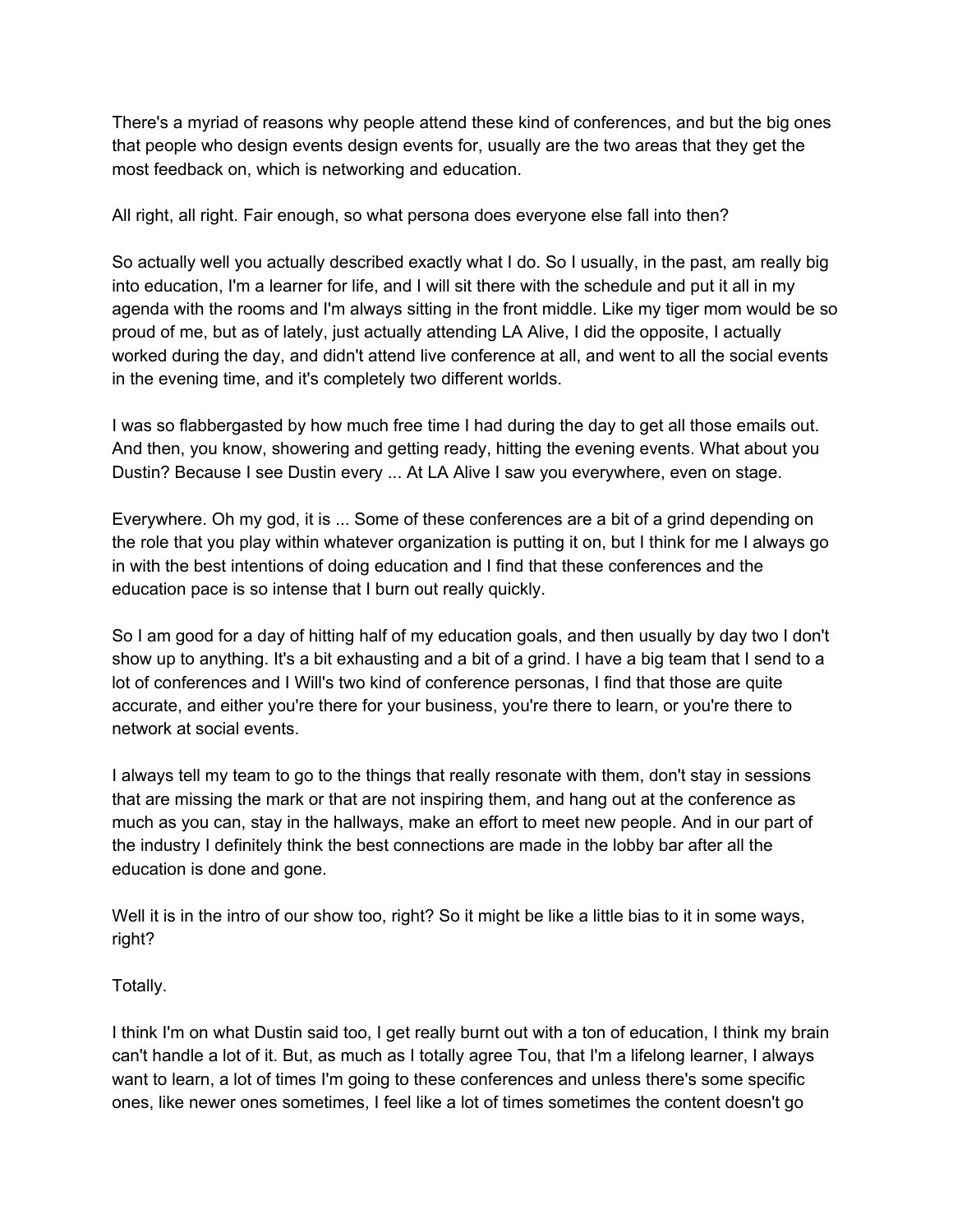advanced enough for me. And if I'm at a conference for something I'm usually probably one of the more advanced people.

I'm not like going to a conference to learn the basics, or something like that. Maybe I should start doing that when I'm trying to learn something in the beginning, go to a conference to learn. But like for example the handful of times I've been an attendee I can think of recently, is like Inbound Hub Spots, Inbound Conference, C2 Montreal. It's so tough because I feel like I speak at so many events industry stuff that I never am a true attendee, I'm always a speaker.

But those two cases, it was interesting, Inbound I went to as many sessions as I could and there was some that were just absolutely mind blowing. It actually shifted my whole marketing strategy and how I did content and everything like that. But sometimes I sat in on them and I was like, this is so basic ... I wish I had thought about walking out, which I need to start doing more often.

But then like C2 Montreal, I tried going to some of the education, but then I discovered brain dates, and I cleared my schedule and did brain dates which are basically ...

Brain dates are so good.

Like networking. And maybe we can talk a little bit about what brain dates are, really briefly, or actually probably better than that is go check out Event Icon's episode about brain dates. I think it's called like Networking is Dead, Brain Dates are the Future, or something like that. I can get the episode number and post it in the link, in the resources. But, like I was just all about talking to people, and I think that's what I've realized I like the most.

And unless there's a session that's like some dude is dropping mind blowing education, I get kind of disappointed when later like six months later I see the session online and I could have watched it online or something like that, right? I don't know.

Yeah, the tricky part is, so, 15, 16 years ago when I started going to national and international conferences, I went for the education and I went to every session every day and I was a good little kid and soaked everything up and everything was new and exciting and it was somebody outside of my market, and it was just whatever.

And then there was like this crazy kind of line of diminished return, of gaining more knowledge, therefor not needing the one on one knowledge. The last 10 years of availability of content that is on demand in any form you want and any way, and, also knowing more people.

So like all of those things, it really makes it difficult for me to then say, I'm going to take that same methodology and apply it 15 years later, when I know the people now, like who create the best content, I can get it at any time, I can call them at any time, because I have access, and I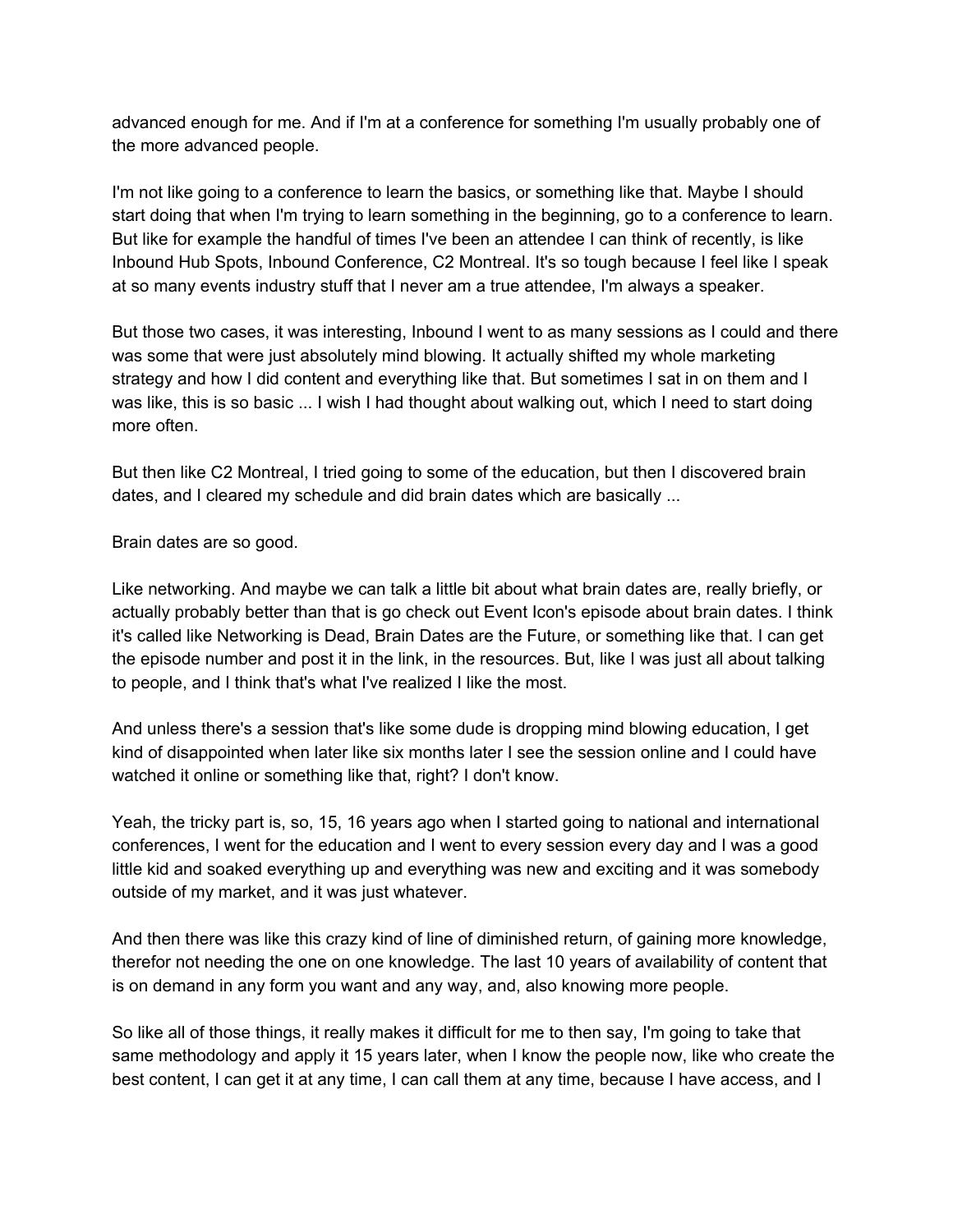need ... My deficit of knowledge in certain areas, to do what I do for the events industry is not as deep as it used to be.

I find that if I go to marketing conferences I am that guy again. Just like I think maybe the profoundness that you experience at Inbound, when you're outside of your industry, when you're not seeing the same heads, the same people talking about the same things, over and over and over again, and that it's something that actually is outside of what you would expect, then you start paying attention to maybe like the way you used to, and also you're not as encumbered by the fact that every time you turn left or right there's somebody you know.

So, I don't know, I gain my knowledge now in sessions of things that I'm into outside of the event industry that still apply to what I do. Specifically marketing conferences. But yeah, I think it's evolved. I think most of us, just are at a point now potentially where we value time spent face to face with people so much and we know where to get the content, we know where to be educated and there's just no shortage of that.

Do we want to talk about since we kind of have, either some little thread about agreeing that we all love to talk to other people, maybe we want to talk about what our strategies are trying to meet up with people? I love that Thuy you said like the idea of you work all day and then you go to things at night, I think that's really, really cool, do we want to talk about that a little bit?

Yeah, no.

You guys can also say no.

I can express on that. I don't know about you guys, but it's so hard to be fully present. You know? There's just like that internal pressure of like I need to check my emails and I need to just step away and while I'm taking notes on my laptop during these sessions I feel like I need to check client communication and making sure the team is okay back home, and it just ... It's a horrible feeling to feel.

So I either need to be fully present and just really engaging or learning, or I just need to be dedicate X amount of hours and just get work done. Especially during certain times of the month, well, not for females, but just conferences, like when they are, like summertime. It all depends on just workload. So for me, doing that for the first time, I'm actually about to do that again at IMAX, like not going to any of the educations, and just working during the day at some meetings here and there, and just enjoying the social events at night.

So I've done that. Do you do that in a visible place, or are you really hardcore? Like in your room, doing the work? Like are you in a hotel space that if someone walks by and sees you, because there's a better chance of bumping into somebody at a conference, like do you make yourself sort of available like that? Or do you just really grind?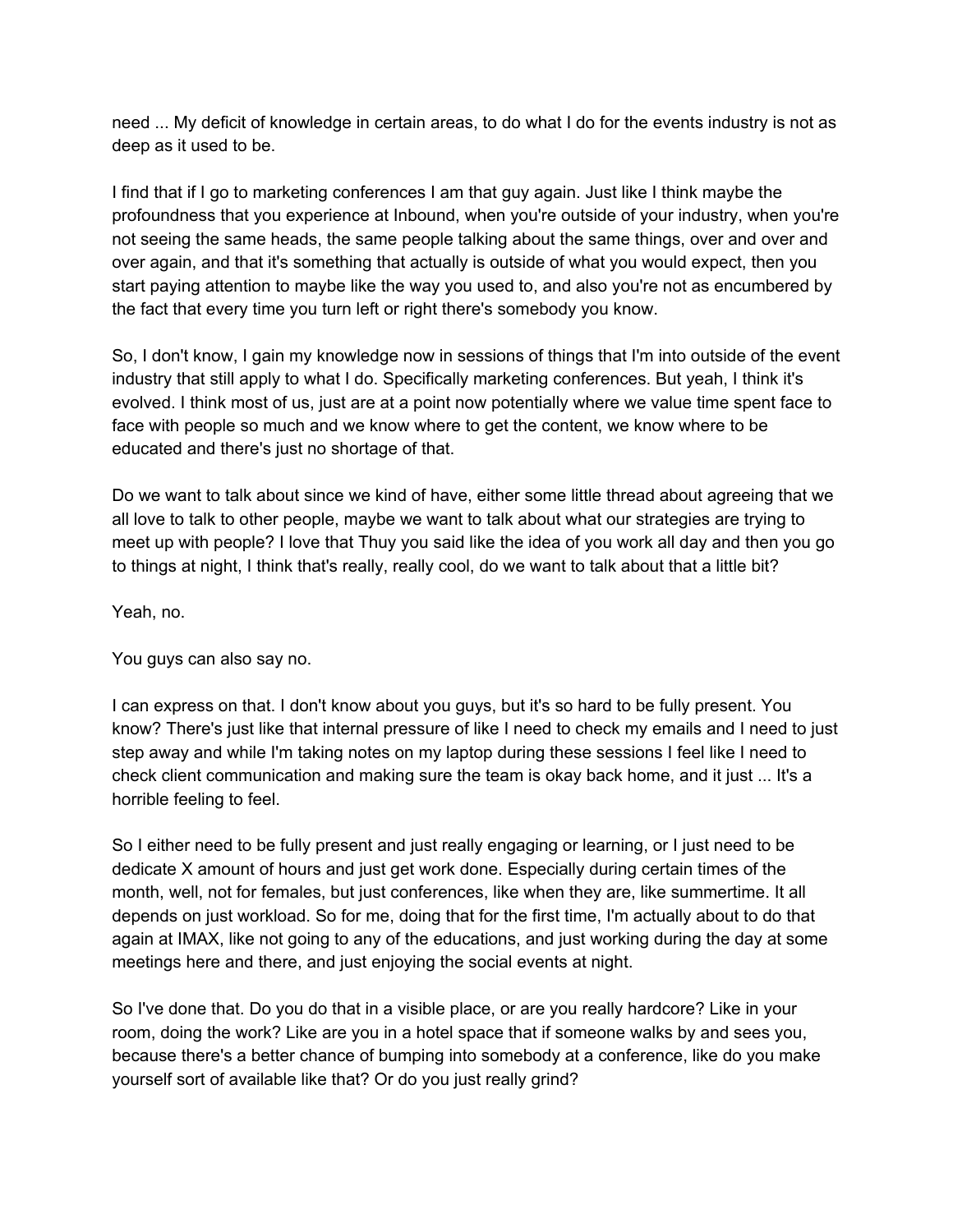At LA Alive I was just in my Airbnb, complete silence, just needed to get some work out. At IMAX I think I'm going to split it. I'm going to do some at the Venetian, and then definitely a day in the PRA Vegas so that I can truly focus. And I show ... I have a different strategy in how people know I'm at a certain location.

It's great, I actually love being disrupted, and there's a sense of collaboration and a sense of Tony Shay writes in his book, it's about collision and given the opportunity to have those connections. But if your goal is to get that proposal out, or that contract out, I like to just step completely away.

Especially because I don't know about ... I don't know maybe Dustin, you have that feeling, but as an event planner, as a ... Especially where supplier partners want to talk to you, and do business and trade business cards, there's just like a certain mentality I have to be in to really engage with them. Because a lot of times they just see the title, and they say, "Oh my goodness." And I don't want to say they're fake nice, but they really ... They want to get to know me from a business end, not on a personal end, and I feel like networking needs to really ... That relationship develops because of learning about someone personally and having that human connection.

Yeah, I couldn't agree with you more. I find that being sold to is really exhausting and it makes me avoid areas where you know you're going to get targeted for that. I keep my head down when I walk through the trade show or I often put my badge in my back pocket and I want to explore and just be on my own a little bit, I don't like being overly inundated.

I definitely find that I am looking for suppliers and clients everywhere I go and I do my research, I see who's going, I download the painful 100th conference app, and go through it and I look who's going and I learn a little bit about them so when I seek them out I have something meaningful to talk about and it's not just a pass of a business card. I don't carry business cards, I have them somewhere in a box in this office.

I generally don't take them with me, I prefer to connect with people on a much more meaningful level, and I make a point to connect with them digitally before I walk away. But, as much as I don't like my time being gobbled up by a sales pitch I really try to be mindful of other peoples' time when I seek them out.

Oo, I like that a lot. I like the mindfulness. I also really like that you ... I mean really enlightening to know from the planner's perspective that you're getting sold to all the time, that suppliers are literally trying to hunt you down and find you and make you their new best friend and how can you avoid that in a lot of ways.

I do like that you're like, "Hey, I don't carry cards with me at all." And you know, do you guys have any sort of strategies at all for avoiding the monotonous conversations that you have that are just, yeah, you want to move on, you're like, "Okay, this is going nowhere." Or it's someone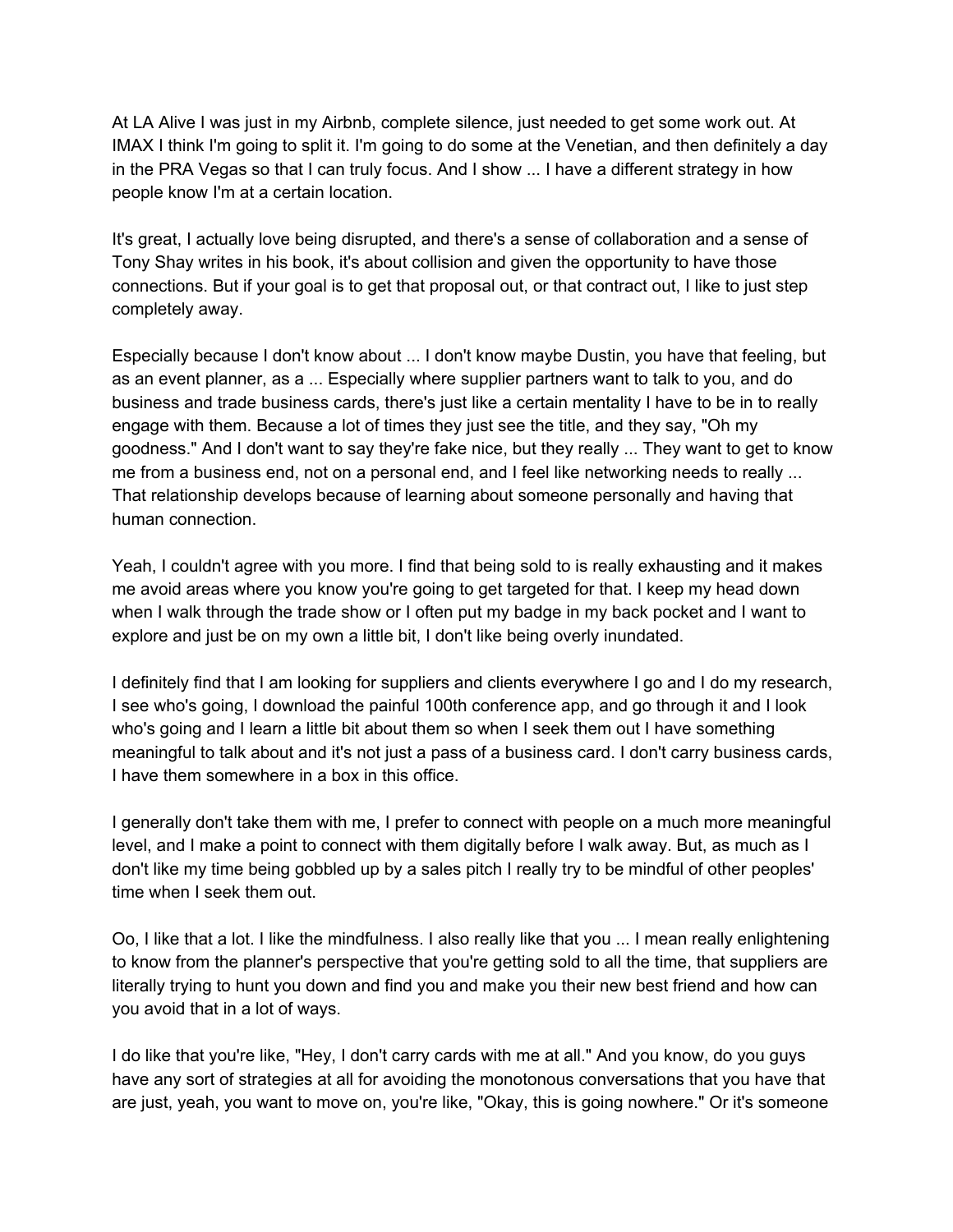you're just like, "I know you're just trying to sell me." Do you guys have any sort of like conversation ... Like how do you avoid that sort of stuff? Other than keeping your badge in your topic, avoiding areas, to kind of start off with. But let's say someone hunted you down, or they've been emailing you and you know you're going to see them, or they come up to you at the party out of the blue when you're having a conversation?

I'm really honest with people.

# Strategies for that.

I'm really honest with people. If I'm not in the head space for it I just tell them that and I ask for them to connect in a different way and I do try really hard to follow up with people that want to connect or put them on to the right person on my team, but yeah, I think honesty is the key to just tell people that you're not there, that's not where your head's at, and go stalk somebody else.

I'm like the opposite. I'm like very nice, but in a, I will honestly ... I feel like there's an unwritten rule of how much time if it is that first connection, if it goes maybe over like, I don't know ... Like three to five minutes, if it's not an actual deep dive into conversations and things like that, just like what you do.

I at that point will do anything, I will find, "Hey, have you met Nick?" And I'll do an introduction and like legit leave. Or, it reminds me of that meme with that little girl that's like, "Um, I'm going to go vacuum my room now." That's seriously what I've done at previous conference. I will do anything just to like, "Oh, hold on." And actually if anything, someone comes into the conversation and they're like, "Hi." At that point I'm like, okay, let's extend this circle and I'm going to use the restroom, slash go to the bar, slash insert excuse here.

Wait, so you tell people you're going to go vacuum your room?

Have you never seen those?

Or the equivalent.

Yeah.

Okay, okay.

I'm going to go vacuum my room now and just awkwardly grab my drink and just walk away.

That's funny. I mean for me I'm not selling anything to anybody and nobody wants me to buy anything from them, so that's not my problem. My problem as a consultant is, "Hey do you want to go over here and ..."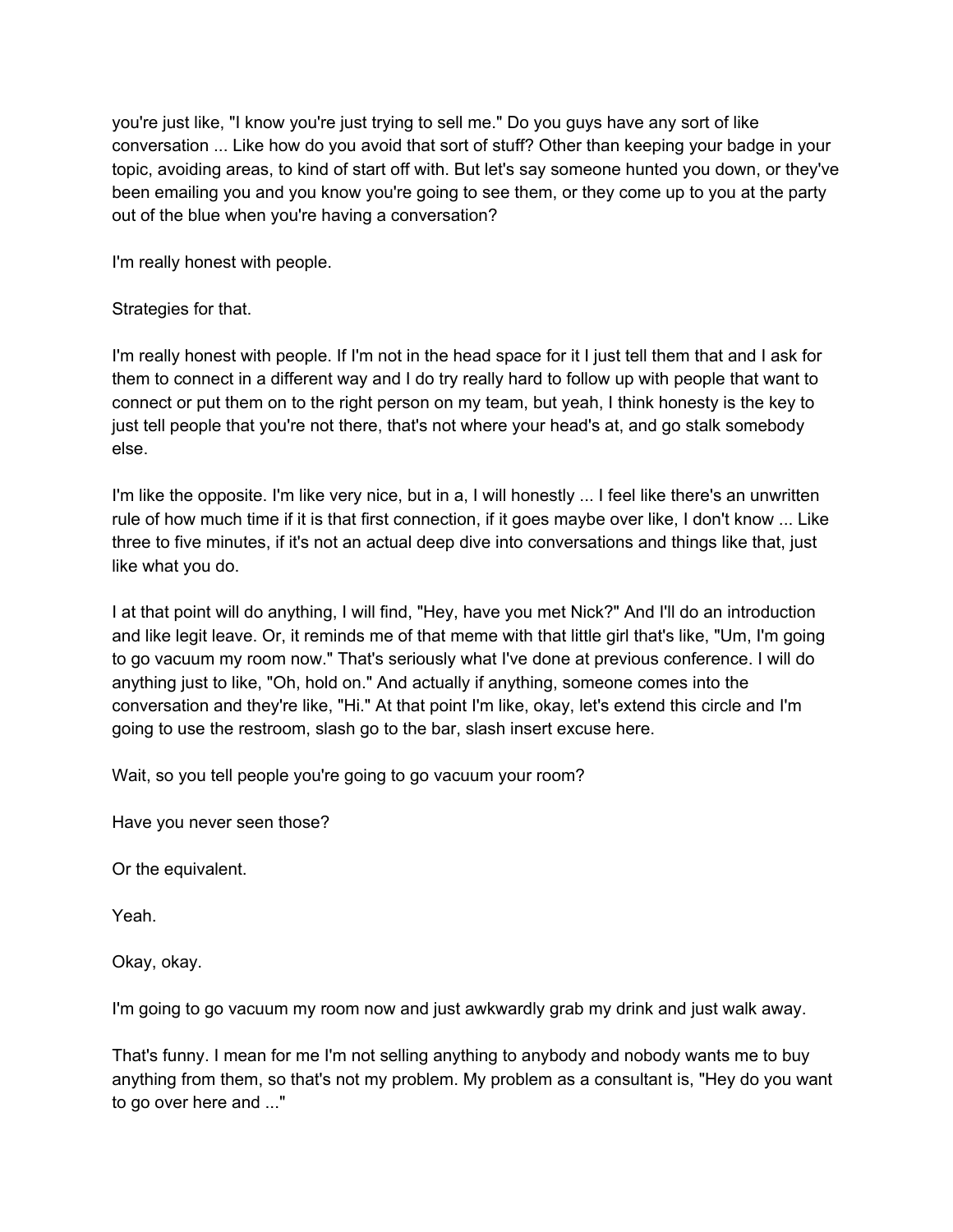Problem as a consultant is, "Hey, do you want to go over here and I can pick your brain?" And then I'm doing consulting for an hour, and then I'm like, "Well, this is usually what I do," which is fine. Honestly, there's a dance to that and that's just something that anybody that sells a service that is an intellectual piece knows how to eventually figure out how to do graciously without being a jerk.

There's a line there, for sure, not just be being like ... I literally have a number that you can call so that you can talk to me per minute. I have that in my pocket, so I use it mostly just to get rid of people, and sometimes people from Europe who actually call me on it and it's pretty great, but it's mostly just my shield.

But in those conference settings, like I might get ambushed like that, but honestly, like I'm hearing a lot of joy of missing out, which is really interesting. I think it's-

### Joy of missing out?

Yeah. JOMO. It's a real thing and I think that people who are, maybe their time is more valuable just in general, probably experience that more than they experience the fear of missing out. Like any one of us likely could go to any event for free any given day just because we're in the events industry, we have opportunities that ... At least when it comes to experiences that a lot of people don't like the levels of which we get to experience things sometimes are a lot heightened, so it's either very difficult to impress us or we're just not as impressed with that stuff as we used to be.

Therefore, look at your time a little bit differently and you're not just pushed to do things because they're like, "There's a free Sunday bar or something." We don't care. We'd much rather have our time to compose it in the way we'd want to do it, and that's really ... When it comes to the event industry, I don't see a lot of designed JOMO, which is a shame because the ... I understand like where people are coming from, when the over-designed, when there's like literally at the WECNPI, there was a point where there was 13 simultaneous tracks. That's very overwhelming.

And I understand, it's like, "Well, we're giving you a choice. Choose as much as you want, it's a buffet," which is fair, but I think people need to be empowered enough to say, "Or don't." And here's a bunch of opportunities to get away. And a networking break is not a break. I say this at nauseum like networking is over 50% of the reason why people, most of the, at least of the surveys I've read, why people attend events. So it's networking work, it's not networking break. There's no such thing as networking break.

Break-break is go off and do some stuff and see the city and get some air. But yeah, I don't know. That's my soapbox moment on the design of things.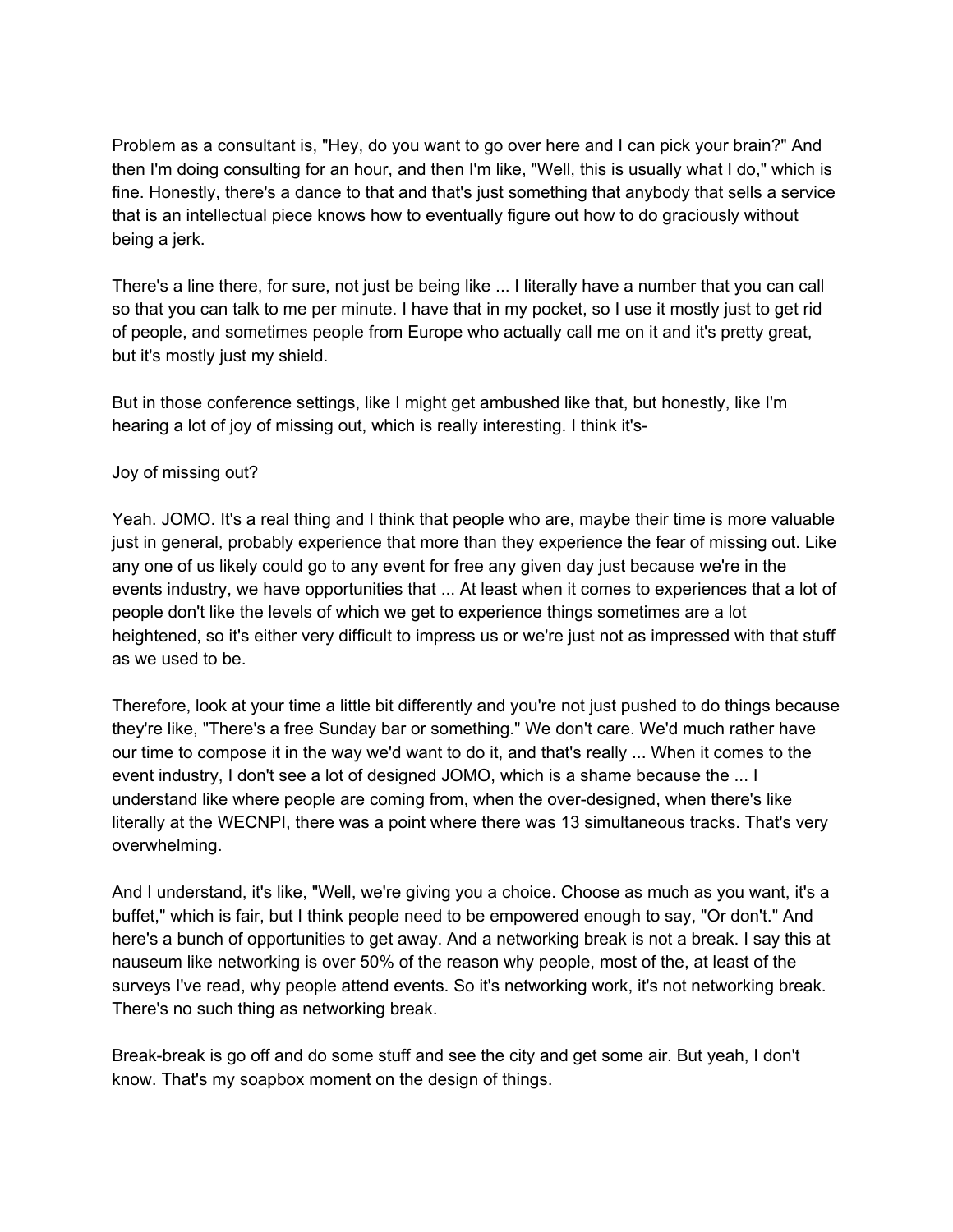I agree 100%. I think like we've been trying to do an episode on EventIcons about this for a while, but the idea of like white space, like we need a design fence with more white space. I know it's like a hype term and cool like let's all get on the bandwagon with it, but like so true that like we need to make it that like you just had a profound session that blew your mind, I don't want to go to another session immediately afterwards. Like I want to like write out plans and come up with all these ideas, and it needs to be forced in a lot of ways because yeah there needs to be that like ...

Or create those opportunities so there isn't like the feeling, the need to pull away. It's the idea that you are away in that sort of way. And one concept that I came about us sharing this week when I was speaking was this idea of like we need to also consider like creating things like coworking spaces inside of events.

Because, like you're saying like I need to get out in a way, but then sometimes you want to be there. Like why don't we have these areas that are like outlets, you can make calls from, it has super fast WiFi, so then that way like you don't feel the need to all go all the way to the PRA office. You literally just go into another ballroom and everyone's in there working.

Honestly, I probably would attend more events if that existed because sometimes I just need to have a one-hour meeting and sit down with someone and that's going to be the most profound thing that happens in that conference and the rest of the time I want to remotely co-work and I want to remotely co-work with other people. I think that'd be super duper cool to do. Just make sure it's fast WiFi.

Big shows have these, but they're for journalists only. Because I used to work on CES andBerlin, and they had these spaces exactly as you're describing them, but again, they were kind of exclusive to the journalists in order for them to be able to empower and enable them to tell stories about the show as a value to the show itself.

But frankly, again, another thing I say all the time, we're all publishers now. Everyone's a publisher, everyone's creating content. Everyone has the same kind of writing that they have to do for their work, et cetera. I think that same kind of mentality would be great for other events.

I actually have a little a trick/ tip about like content writing. When you're at any event or you want to post, I actually pre-write my post, and then all I need to do is take a photo and then I just copy paste and just hit send so then I can really enjoy the moment, instead of sitting in the corner and saying what it is, what I'm doing. I always will pre-write my big posts before.

And then obviously, you want to do it immediately so people know that you're there and things of that nature. But that's always been a good little like secret tip that I'll do.

Yet another random secret tip too. Sorry, go ahead, Dustin.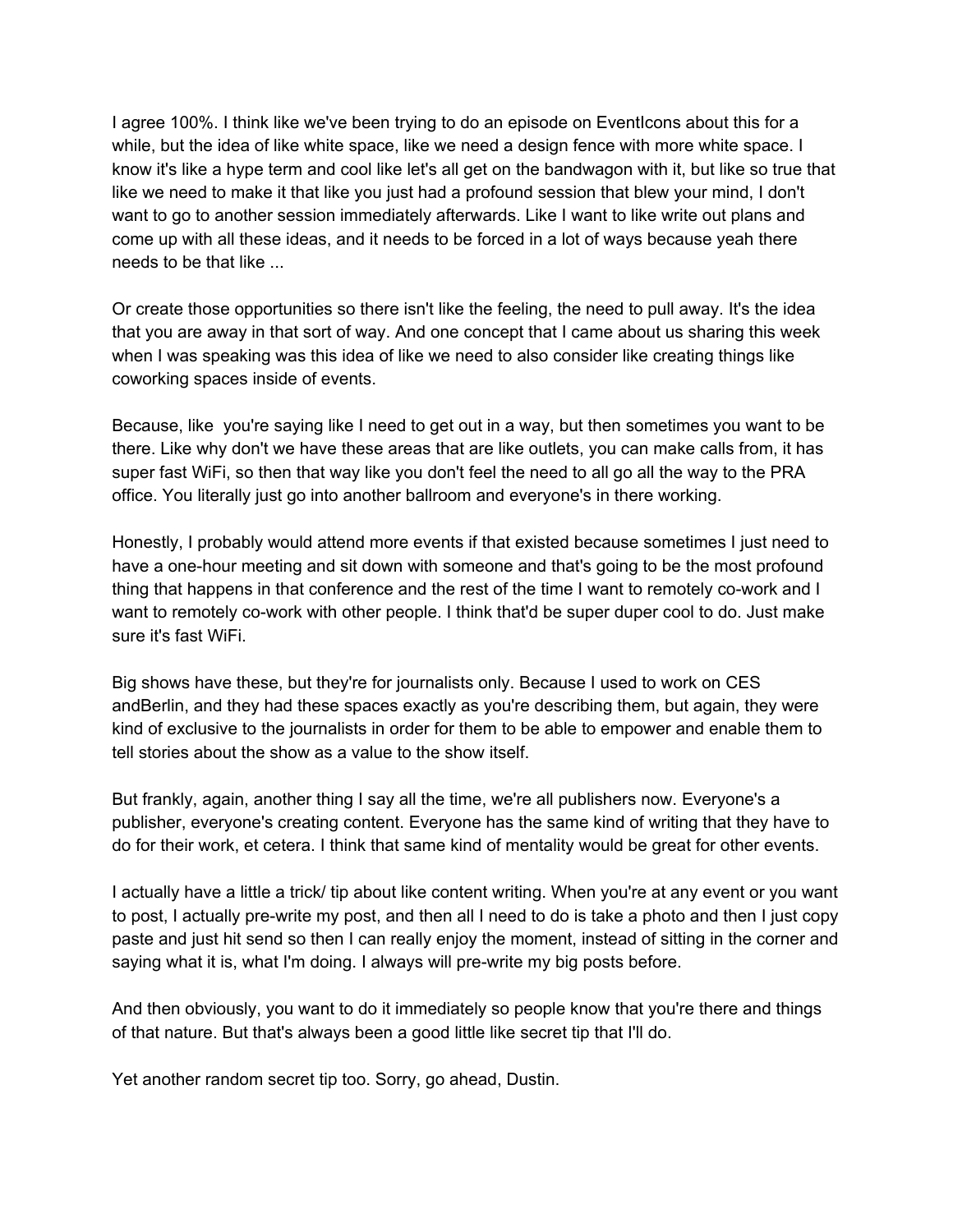I do something similar, yeah. I totally, I do a little bit of research before I go in and I keep my notes on my phone with the social media handle of the speaker and the correct spelling of their name so I don't make any stupid mistakes so that I'm not buried in my content creation and I can stay plugged in as much as I can.

I used to do that like really systematically, like in a way that was like really absurd. Like, yeah, same idea as to pre-write stuff, make sure I had the photos. I had shot lists of things, I had sponsors and social media tags their. Hashtags, so they would ... If I took a picture of their thing, I looked at the people that were the most likely to share it so I could get boosted. I did all that stuff.

I barely do any of that anymore. I've turned off my machine so much because I'm like, I'm just in a different set phase right now, and I'm not exactly being loud anymore. Not because like I don't think that anything is right or wrong, it's just where I'm at right now in trying to like evolve what I'm doing.

But, there's lots of ways. Like I look at people that are like, "How do I get bigger in the industry?" I'm like, "It's not hard. It's just is work." It's not even like super smarts, it's just, you just got to outwork the next person to get known and recognized and whatever.

And then, don't fall flat when you actually get the opportunities from the noise. But there's just lots and lots of opportunities to take advantage of that stuff with pre-work. But, I have shifted my focus completely now to being like present more so than I used to be. Like my social media posting at events goes way down. Even though there's technically more fertile content to share, my thought is, there's plenty of people sharing it and I'm not depriving anybody of anything.

Like, I bank stuff and I'm thoughtful about it and I release it later because I add some context onto it through time spent on really focusing on why I think something is important and valuable to another person enough to be able to have the ability to share it.

But, I think I've just been ... I've missed out over the years of being so, being a social media person from not really engaging in face to face for all its worth. So now, I'm much more interested in having a really long conversation with somebody for like an hour in the hallway than I am about figuring out how I can get 12 more retweets on something.

I love that. I have kind of a black hat, and this going to be ... Might be a little controversial. I don't know if it's going to be controversial per se or a bad idea, I don't know, but I guess I'll throw it down on here.

We're always talking about how we want 10 sessions and like really be in the moment instead of like taking notes and remembering things, but honestly, like as an AV guy, and I just thought about this, I'm going to totally do this now at every conference I go to, get like an audio recorder and know just like audio record in the room, but go to like the mixer, the audio mixer in the back,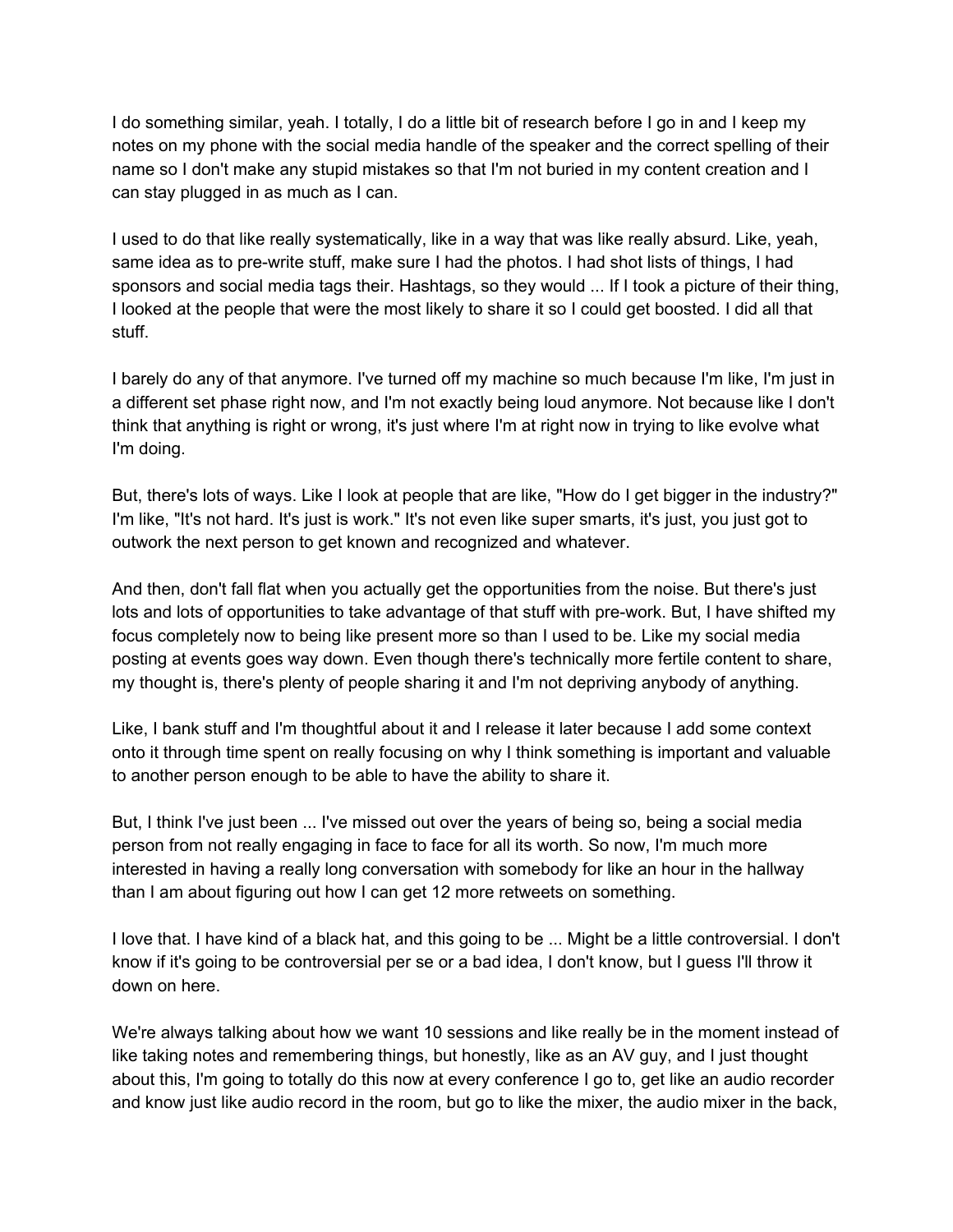you can hook into it and record directly from that person's mic, record the whole session. So then that way you can really be in the moment. You can listen to it later.

You do that? Because that's generally proprietary content, right?

Well I'm not sharing it with anybody, right? I'm just like, I'm keeping it so I can remember it later. What's the difference between that and me setting up like my phone in the back with a tripod and just sitting and record for an hour, right? I'm just getting better audio quality.

Feel free to disagree. Disagree with me 100%.

The AV team is complicit in the recording of your content. They also know things like contracts. Like for instance, like I deal with a lot of speakers on the conferences that I work at that have contractual standings-

You can't record those.

Correct. And like you're saying, you could anyway, as an attendee. And I'm saying, yeah, probably, but when the audio visual team who's been hired to it has made complicit, like you could potentially be putting them in a position you probably wouldn't want to be put in by somebody.

Like an attendee at one of your shows, they say, "Can I just jack this in there?" You go, "That's cool, fine." And you find out later that producer was like, "Hey, that couldn't be recorded. Unfortunately we can't use you again." That would be a ... I don't know.

True.

Putting my risk management hat on, which I almost never wear. It's a really dusty hat.

No, that makes sense, totally. I mean, like I'm almost thinking that you wouldn't tell anybody, you just kind of do it. So they would be kind of like ignorant to it. Honestly-

Now. I'm cool with this then. As long as you're taking all of the fire.

And this is me as an attending, not will currently anything like that. And it's like kind of like the ask for forgiveness rather permission, yeah. Someone says to me, "Hey, you can't be recording that." I'd be like, "Okay."

If you're the consumer, you can do anything you want as long as you don't get caught, for sure. The ethical boundaries are not as much as they are when you're part of producing a show.

Totally.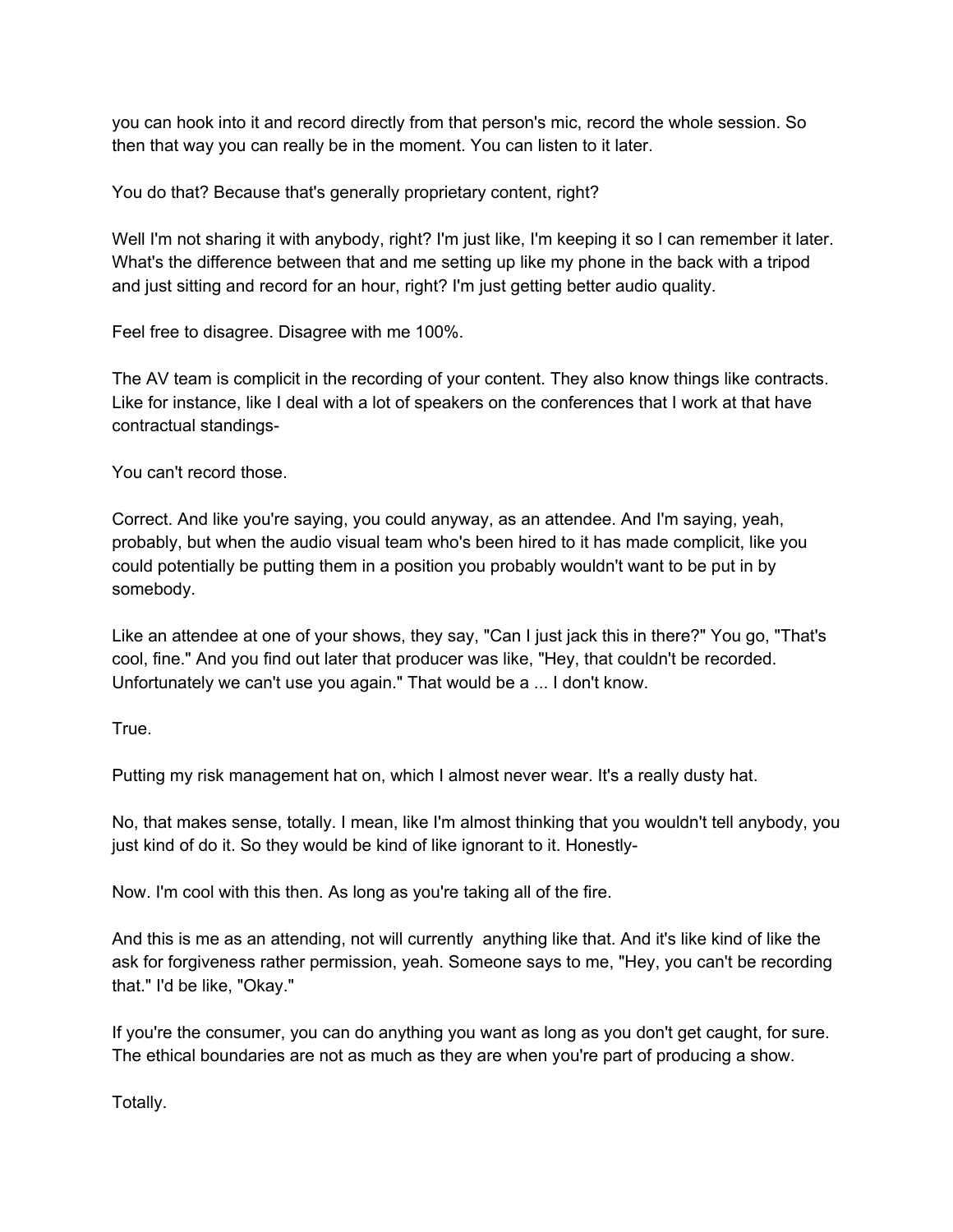But yeah, I like it.

Maybe like the right way, the white hat way of doing it is like you reach out to the conference and say-

Of course.

... "Hey, I want to really be in the moment. Is it okay if I record your sessions? Do you have any sessions on this list that are, I'm not allowed to do that?"

And if they say no, then no, right?

At least from my perspective of someone who works on shows, like on conferences, if someone would ask that, I would absolutely give them the honest answer that like, yeah, only one guy is going to be a pain in the butt on this one.

Yeah, totally. And I'm thinking about it too, for me as a speaker perspective, I'm totally okay with it as long as it's for you to take notes and for you to implement. If you're like recording it so you can turn into your own blog posts later-

But I've had that.

... Things like that, that would be ... That's I think when you're definitely breaching the proprietary side.

We should should definitely do some-

Well, I don't think you would fare well in jail, so you have to be careful.

This is true.

That's the best thing I've heard ... Yeah, true. Yeah, I definitely wouldn't.

One thing that would actually lead to that, is I actually will ask presenters for their slideshow. I'll give them my business card and I feel like that's more common. Just so, I see people rapidly taking notes. I honestly will just sit and listen and afterwards just ask them for their slideshow.

And I feel like 10 out of 10 times I've done that, they do send me content and it's not a problem. If it's for a personal use to understand. And one thing that was so incredible, I went to, it was just a small planners meeting that was hosted with event MB and the technology.,It was basically, the slideshow, the presentation was running live and everyone was on their laptop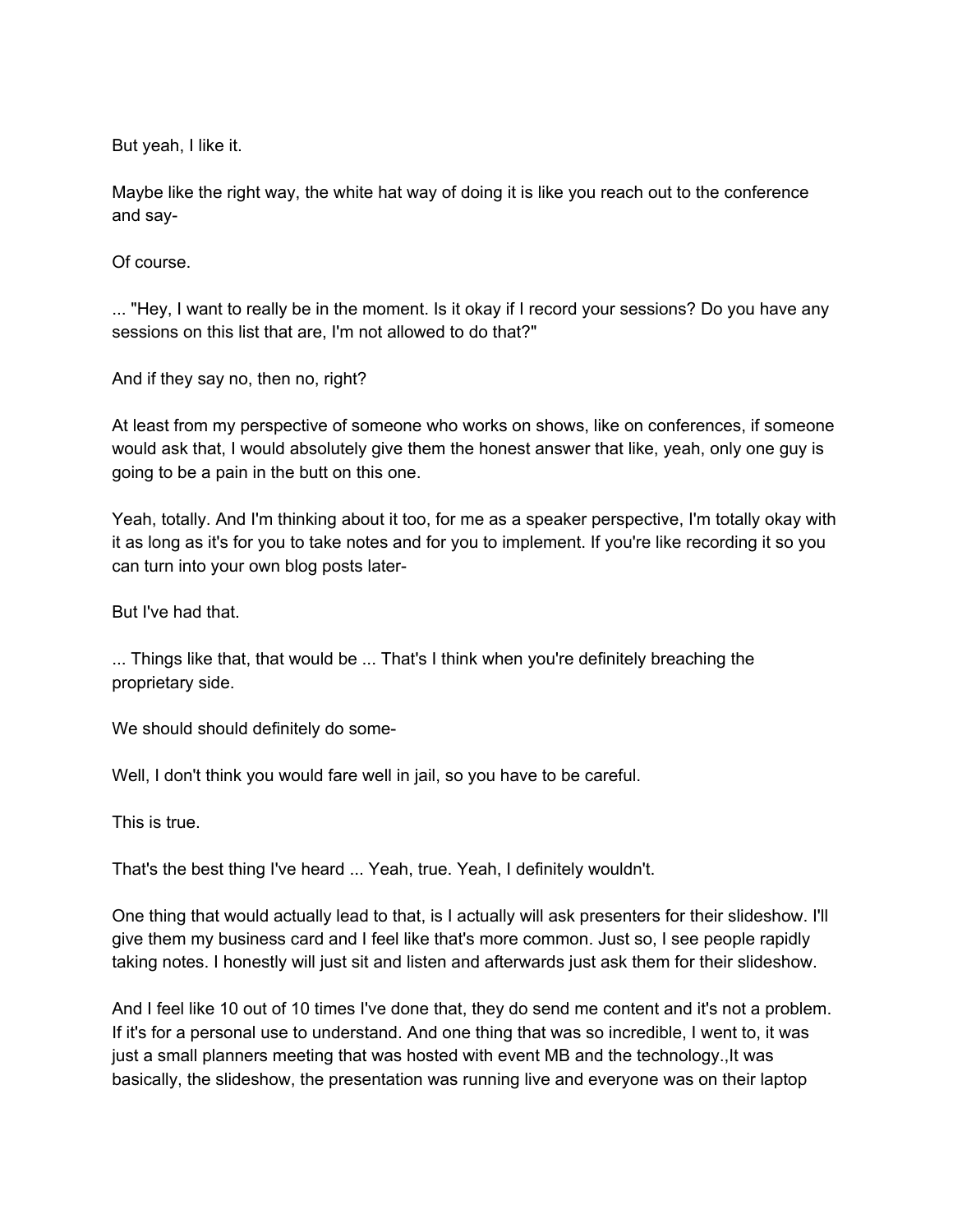and you were able to watch the presentation from your laptop and go back a slide, you can take notes in it, you could ask a question like in real-time.

What platform was that?

Remember what tool it was? Glisser or Veniom?

Yeah, I was going to say, I think I know what platform it might, like it's probably of four it could be.

I can't remember. I feel like if you guys say it, I'll say like, "Aha." They were at IMAX. Like-

Who's the sponsor of Event MB right now?

I'd say Venium I think.

I think so. That's how you'd find out.

I was going to say, what we'll do is if we do think of it, we'll leave it down in the resources section as a link to check out, but keep going, .

No, that's it. And just asking for those slides.

I can't wait to talk in one of these episodes about our thoughts on speaking as speakers, because like this is making me think of a lot of different things. Because for me like attending the amount of shows that I attend, a high percentage of them, I'm speaking as well. So like it's just intertwined in that experience. Like my strategies include capitalizing off the speaking.

My profound realization as someone who was attending conferences was, boy, it's a lot easier to network when people come to you, and speaking provides you that opportunity to have more people feel like they have a reason and an excuse to come to you.

So like my networking really isn't all, I don't have a lot of tricks other than like you get on stage in front of people and then hang out for a while and then they just kind of come to you.

Definitely. We should definitely add to the list of us talking about like speaker's perspective and things like that as well. Any other like strategies you guys have for as like attendees attending events in a sort of way?

Like are you guys like maximize as much as possible, stay up as late as possible, or do you guys go to bed at like a normal time, anything like that?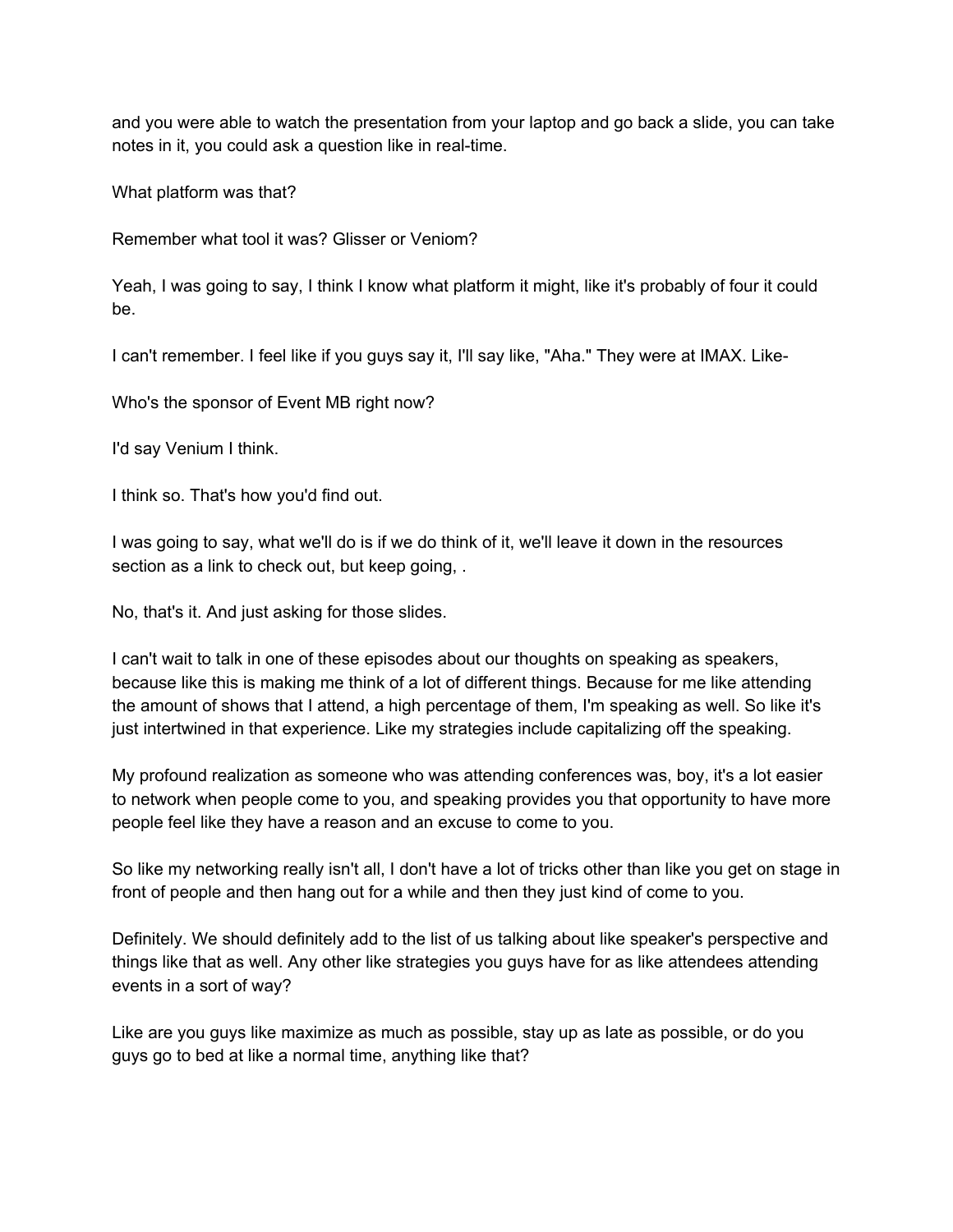I go in with good intentions and then ... I used to very much be the guy like onstage the next morning and be like, "Hey, if you guys don't have raccoon eyes like I do, then you're wasting your money. You need to stay up like every hour of this show and absolutely get as much out of it," et cetera.

I just think that I still believe that, I also just don't have the energy I used to. To be able to like really kind of do that stuff unless the right set of circumstances are in place, then I'm back to where I used to be. And some of the best memories I have, even with people on this call are like super late at night, out, and it can be really, really great.

Like my business card that I exclusively use at conferences, at event industry conferences, the only reason I use my business card has a line for me to write where you met me and also what you'd like me to do for you. It's because I gave my business card out so late at night often that I think people would forget the night.

So this is like the business card to like protect myself from like blackout drunkenness from other people. I met this guy, think, and I don't remember what he does. Like, I was just like, I'm going to get around that because I'm talking to a lot of drunk people so I'm just going to make a business card that addresses.

Dustin seems like he has some thoughts on that one.

I have learned to pull the shoot earlier than I used to, that's for sure.

What do you mean? Like to get out?

Exit out a little bit earlier than I used to, and yeah, I used to-

Remember New Orleans? How late were we out that night? That one Saturday night.

Four in the morning.

Yeah, I had a flight at six. Like I literally went from that to that. Like it's bad. I could never do that now, like for sure.

It starts a wreck on you. If you think about it, for most attendees, they might be going to this, their one conference a year, and you talked a little about they want to be seen-

Go crazy.

Go crazy, do your thing. But like for us, like I'm coming back from a conference right now-

A few a month.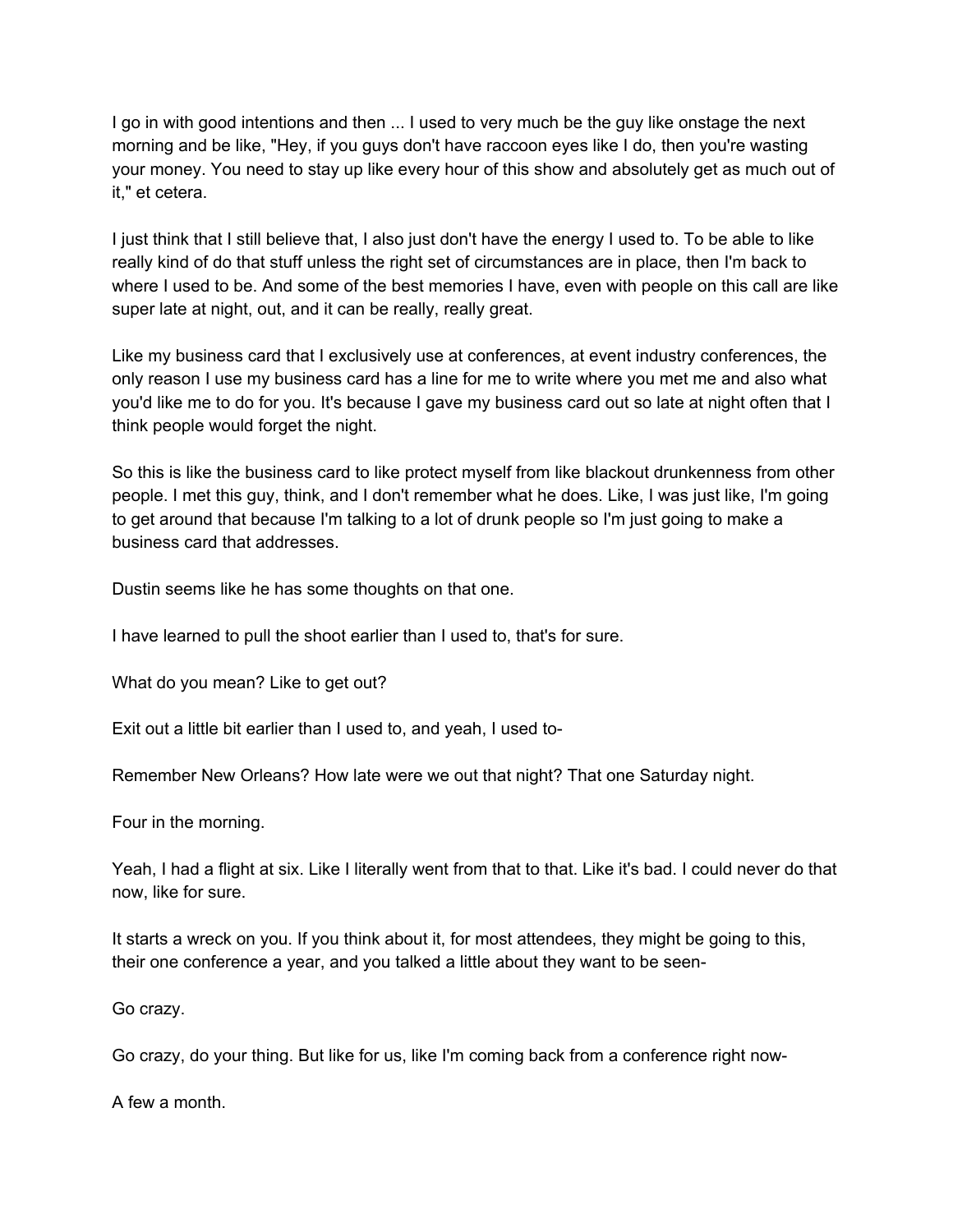... Yeah, three or four a month. And on top of that, it's the events that we actually produce too. So it's like not only just the attending the events and speaking at them, but then also then the events we're actually producing. It seems like nonstop we're at events.

I actually have a confession, because I keep hearing it here and there. What? Why are you guys laughing already?

I'm just getting excited.

Well, okay. I know as an industry we always talk about open bar and drinking, being drunk and socializing at the bar and anything of that sort. But I actually don't really drink and I think that's why I'm able to stay out really late and I wake up in the morning. I'm definitely, this is ... Like I work out at the gym or I'll go for a run in the morning and people are always like, "How do you do it?"

I actually like have a little ... What is it called? Like Asian flush. So like I'm not allergic to alcohol but when you do see me it's usually a sparkling water or like a green tea. And I'll have a drink or two, but I can't remember the last time I was actually drunk at a networking event. And I think a lot of times, people, I get it, that's how we market, like when I'm on the board, open bar, like it's great for socializing and networking, but I just want to let you know for those out there that don't drink, it's okay. You can still have like a good time.

And a trick to that is I actually will throw a lime or lemon in my sparkling water so it looks like a vodka tonic.

These are AA tricks that you're stumbling across. That's good.

And usually, the bartender won't serve me because I look like I'm 12, so that's also-

So that helps too.

Julius from ... I was about to say, Julius from Event MB, like he talks about this a lot, that he thinks it's a macro issue with our industry, that we as producers push out that message so much that it's doing us harm, like it's an expectation.

I think he's like the only one I've ever heard you as a decent size platform to actually have that conversation because most people, it's like uncool or whatever to talk about. But I think it's a real, it's a really interesting take.

I was talking about this with Tracy literally this week, is that she's saying that she's now, she obviously does a lot of like food sensitivity training and things like that, and she was saying that she recently connected with a guy who's doing alcohol sensitivity training and the idea that like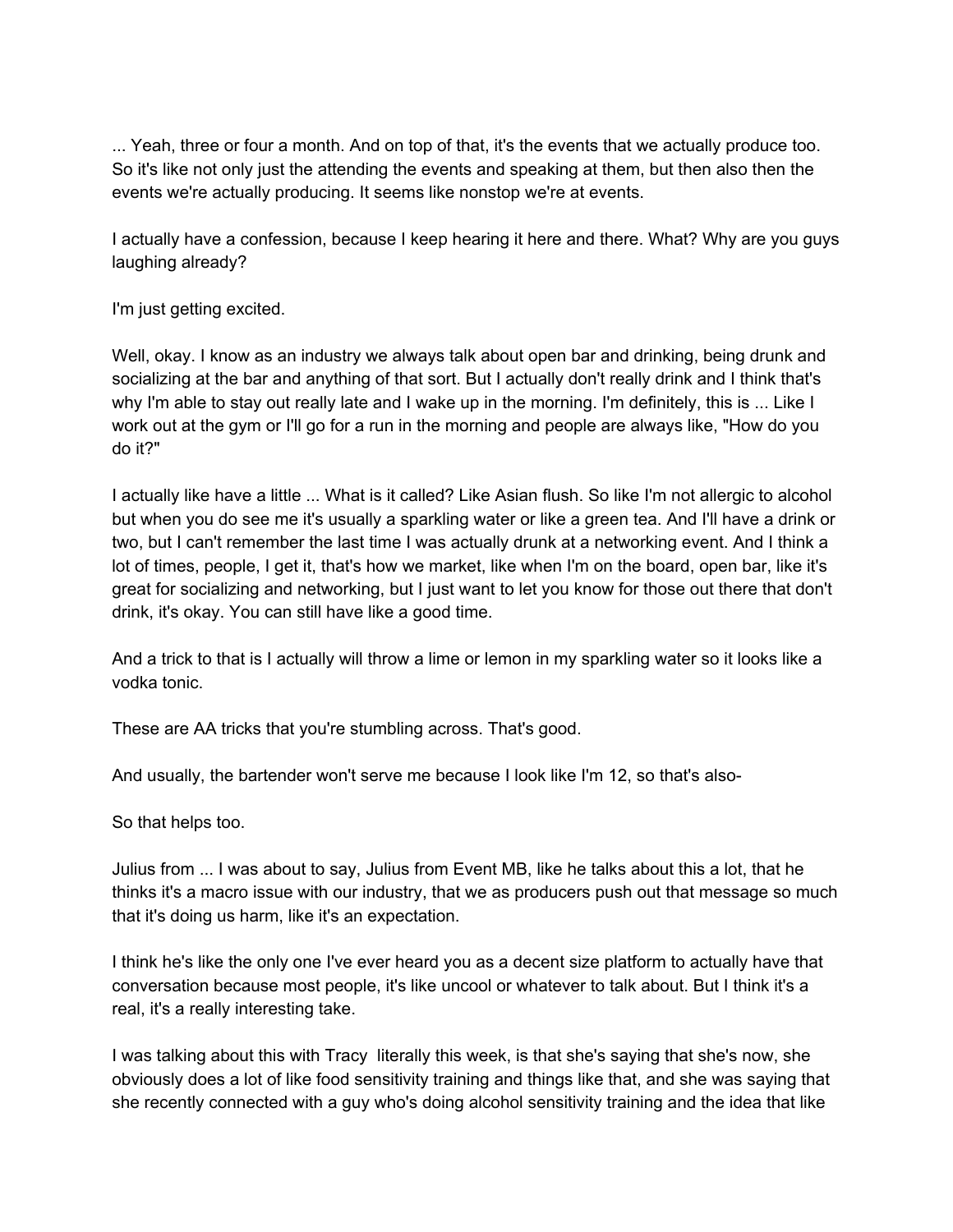we need to start offering more mocktails and things like that because she pointed out that basically 30% of like the world just doesn't drink, and that we push it so hard, like it's 100%.

And there's all these social connotations with the idea of drinking. Like the fact that you have to put a lime in a drink to not get pushed to drink is so crazy.

Yeah, it should just be-

This is probably a topic for a whole own episode for sure.

It's interesting. But yeah, you're right. Again, I think that, it's funny. Like the reason I'm going to bed earlier at conferences is because I'm drinking like 90% less than I used to as well, because I just have less to I think prove. And I also feel like if I stay out late or if I engage with people for conversations, like I don't feel like I have to like I did 15 years ago, like go toe to toe with them, or I just do my own thing cause I'm just more confident than I used to be.

But, in that same way, I feel like if I'm missing out on the like one to four o'clock escapades that I used to partake in, I also am just like cool with that too.

## Totally.

But yeah, I think ... It's just interesting to see like where you are in your kind of like evolution. Not to say that there's like a straight line for everybody, but I think that that kind of plays into it too. Like because everything I probably do now, I didn't at one point.

## Awesome.

We've seen in, at least in our market in Western Canada that drinking at events and drinking in general has gone way down in the last 10 years. I look at consumption bills or budgets for alcohol from 10 years ago compared to what the same companies are spending now and it's a huge decrease.

People are drinking a lot less, they are a lot more health conscious, they are a lot more social conscious and I think that is a good thing. And I think kind of on the topic of industry conferences, you got to keep your shit together and there's the opinion that people have of you is being formed not only at the conference but after the conference as well.

So I know I have a few opinions of people that were set by the behavior at one in the morning and I thought, "Jesus Lord, you've got to pull it together."

Totally. Is there anything else you guys want to talk ...? Go ahead.

Yeah, so-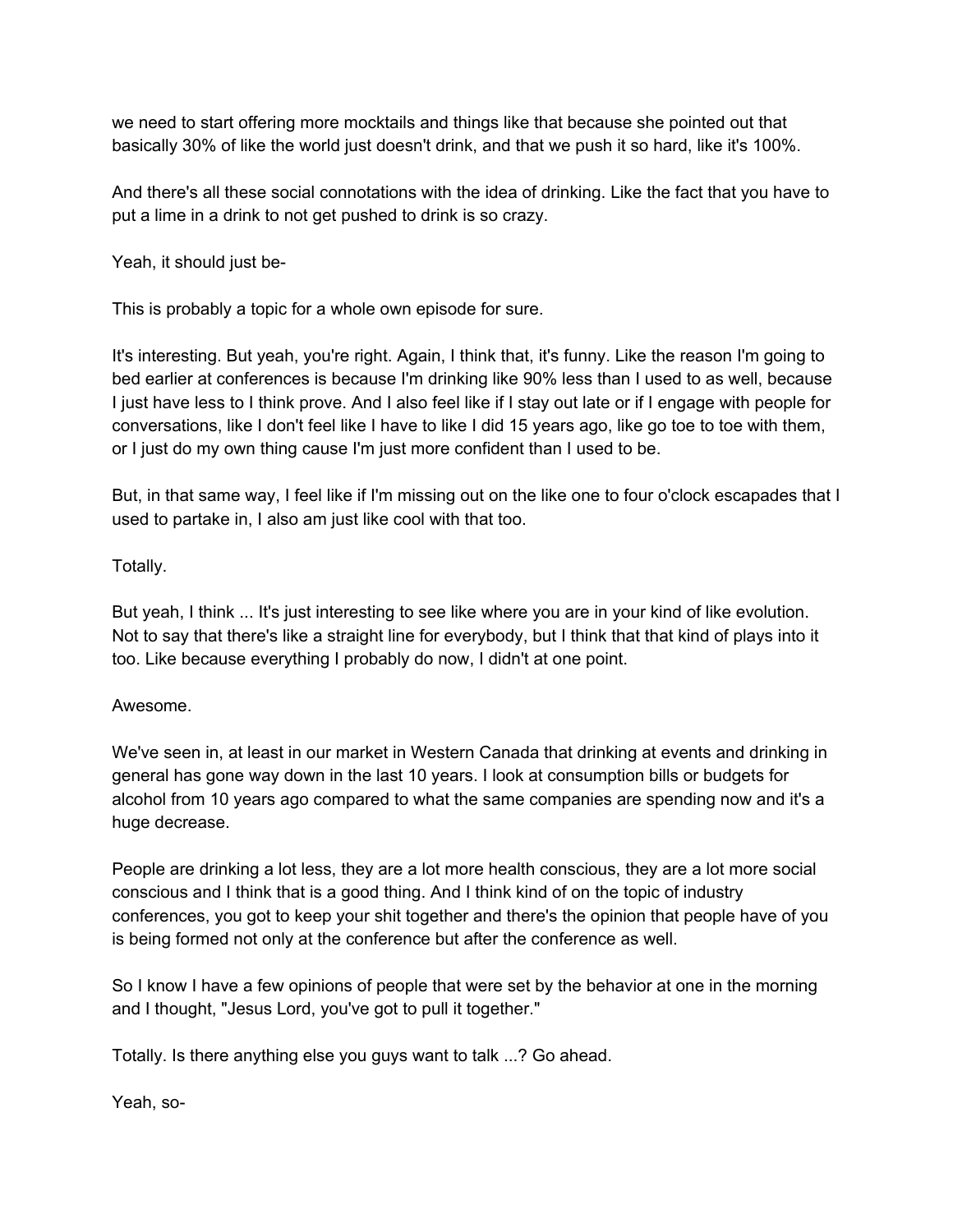I just feel like this is it's own topic, so I'm like super excited for this one.

I think there's a lot of ... Like there's just a lot of social pressure and I think that like there is ... I think more people would be, like even if you're early in your career and you're like, I just want to fit in and not kind of rock the boat or whatever, I think more people at a senior level would be impressed by your ability to say what you're comfortable with.

I'm not saying that there's like a right and wrong and you're doing wrong by drinking more. I'm just saying that if you feel like that's not the path, but you also want to do the social thing in order to network because I think that's where a lot of it comes and then all of a sudden it's like peer pressure and then all of a sudden everyone's doing the same thing, and it's just this wave.

I think that there is a fair enough percentage of people that are probably are drinking to excess more than they need to simply because it's like a domino effect. I don't know. I find that if you're trying to make an impression on people, it's probably easier to make an impression by sticking to your guns and being cool with the fact that you are who you are than it would be for you to just kind of like, again, just roll with everybody else because while it might be fun in the moment, you're certainly not going to be memorable or it's not going to make someone be like, "I really want to work with that person or connect with that person because they did exactly what I told them to." That's not really how it is.

Sometimes we celebrate the ... I know that we celebrate those that can go all night and can show up the next day. And it's kind of a funny thing to celebrate. It's like, "How late did you stay up last night?"

The ones that I kind of celebrate are I do that because they're like in their 60s or whatever-

The ones that I kind of celebrate, I do that because they're in their 60s or whatever. I'm like that's...

That's fair.

Yeah. That's just an endurance test that also disproves a lot of, "Well when I was younger I could do that," and it's like no, I don't think it has anything to do with that. I think of every time, especially when I'm in Vegas, my hero is always Kate [Patay 00:46:21].

She'll be at an event. She'll get there early. She'll see everybody as they come in. She'll say hi, she'll hug people or whatever. Then all of a sudden an hour into it, I'll look around my left shoulder and she's gone. She just left. Complete ghost. I'm like, "Huh."

So true.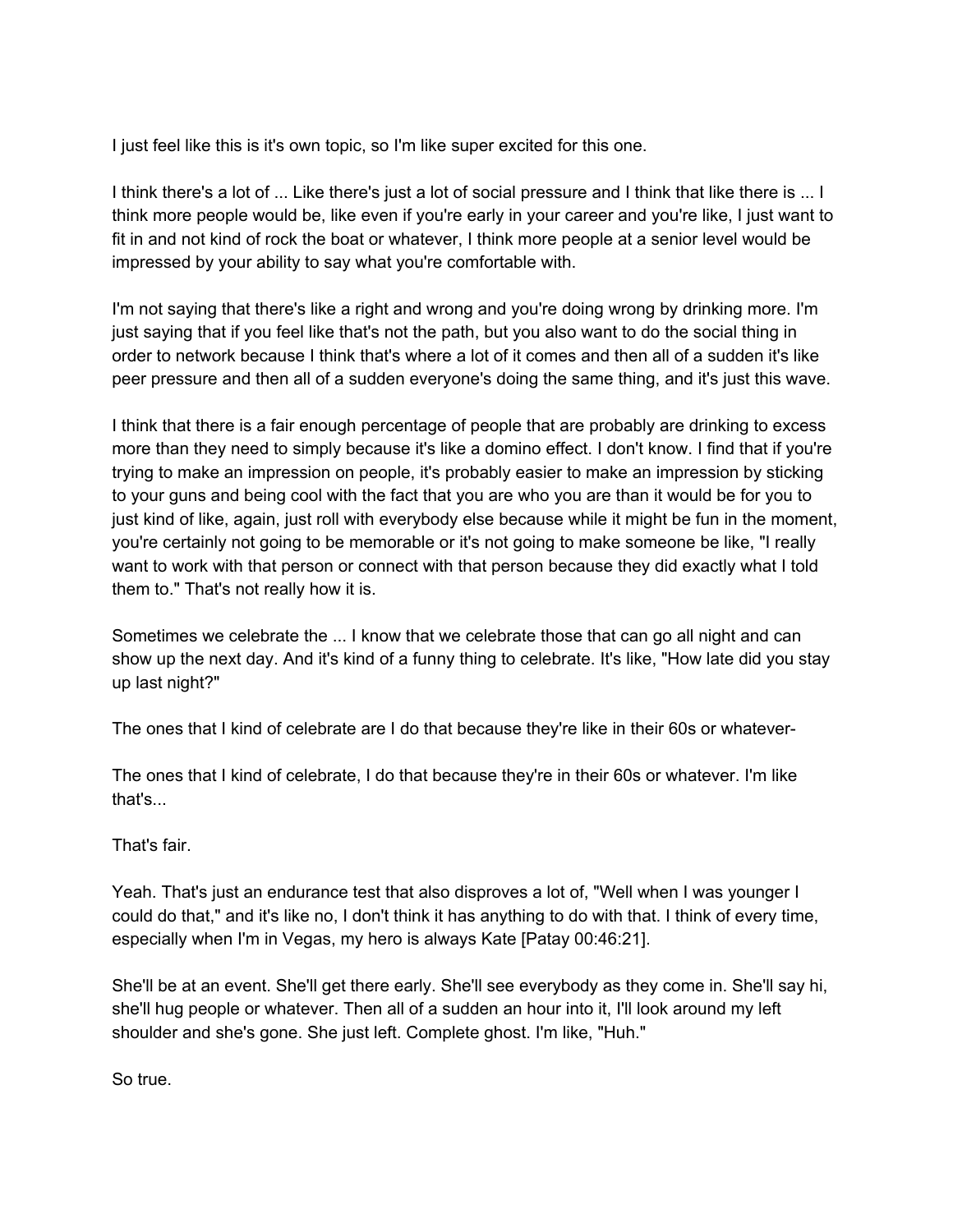And the next morning, there is no one who is more put together, on, happy, into it, energetic than her. It almost hurts your eyes. You're like, "What's that sparkly...?" Oh, she went to bed three hours before you did. It's like, oh yeah, she's really using her time when there's business to be done and it's not like that three hours it takes for me to become a human being again.

I think when I'm on the road with events too as an attendee, really try to make sure that I'm eating breakfast and things like that, and kind of get to do my normal routine when I'm on the road attending events too. Because I feel like when I get to do the full routine, I'm not rushing out the door to get to the first session and things like that, I end up having a much more organized day.

Yeah, that beginning of a day for conferences is really like... Just like I think Dawson said, there's going in with the good intentions and then the day kind of lets you... It does what the day does. I have a few sessions that I'll highlight that these are my musts, and I'll still pick a session that I want to go to every single opportunity, but I probably am at 30% now of actual follow through because the rest of the time I just decide I'm just going to hang out or do this or whatever.

Even at WEC, I found this perch in Toronto, which was amazing. I didn't plan on it, but I found this perfect spot where I could look down on everybody walking past, and then they couldn't see me. I'm like, this just too good not to take advantage of. And then Dustin walks by-

That's where I found you.

Yeah, yeah. I yelled. I'm like, "Hey!" You had your badge off and you were cape up and all that. Not literally wearing a cape but you were ready to disappear for good and I'm like, "I'm going to yell and see if I can get your attention" because this is so awesome to be able to see if I can have conversations with people away from everybody else but also get to choose my targets. It was the perfect vulture move.

You were like a conference sniper.

Yeah, exactly.

I definitely have a confession to make too. I think this might be the first time I ever make this on air for most people to know but most people think I'm super extroverted. I think you guys would all agree that I'm probably really, really extrovert. I'm super high energy, I'm super excited all the time to see people.

But when I go to industry events, unless I know someone, I usually latch onto people. I'll be like, "We're going to hang out all day. Don't leave me, dear God." People find that so funny because for example, the best scenario I have of this is last year's Arizona events industry, Kelsey Rouch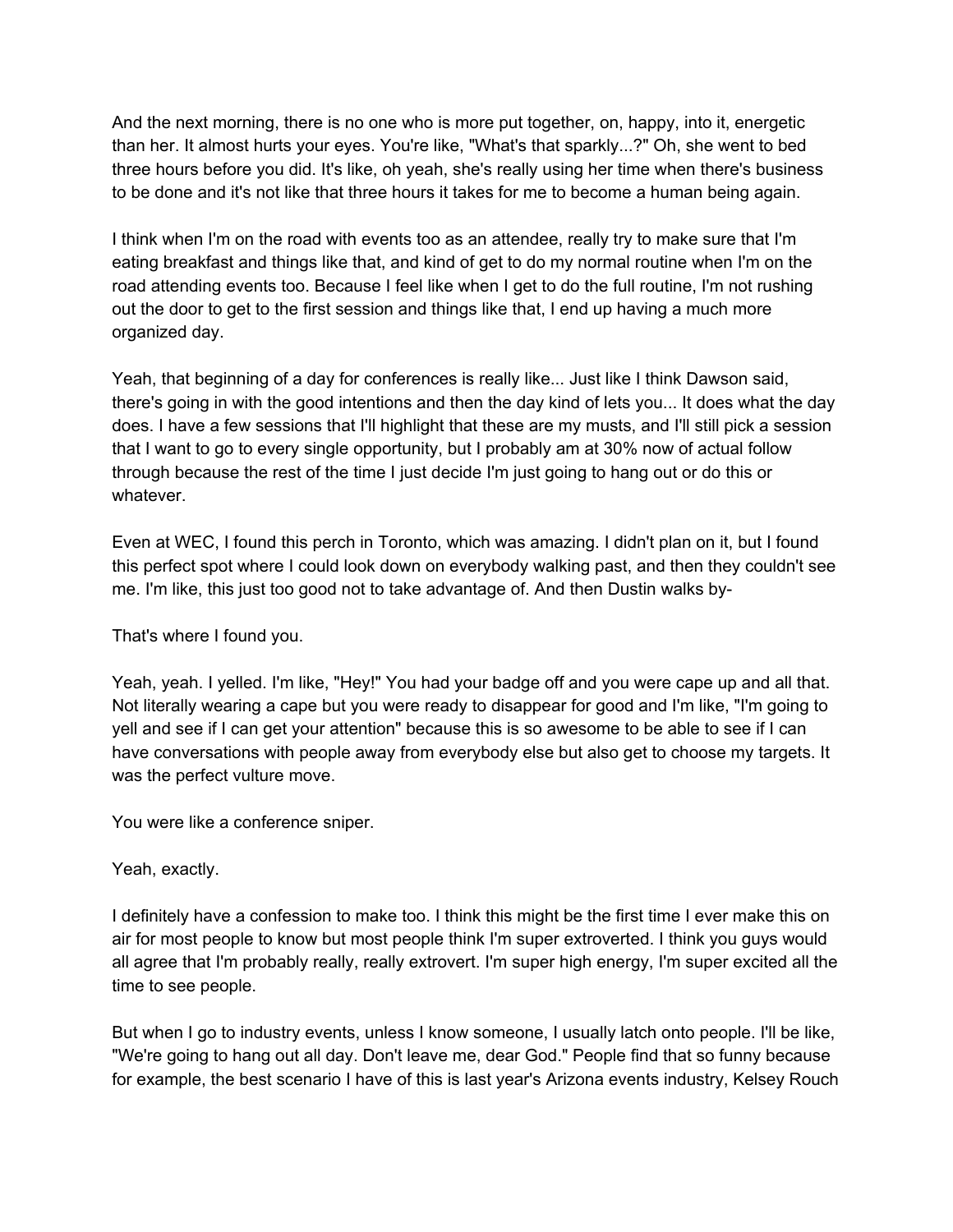was taking me and giving me the tour and I'm past president of the ILA chapter so I didn't know much of what was going on.

She gave me a tour, showing me everything but I kind of look up and I go, "Hey, what's that up there?" She's like, "Oh, it's this balcony thing." I was like, "Oh, can you stand up there and get up there?" She's like, "Yeah, but we couldn't use it as an event..." "No, no, no. I want to go up there so I can escape from everybody."

She was so shocked. She was like, "What do you mean? You're so extroverted. Aren't you so excited to see everybody?" I'm like, "No, I want to just kind of hide." Like, Nick, you said, "Pick the conversations as I see fit and so I tend to find that I am not extroverted when I come to industry events.

That's an interesting conversation to have just as far as those words in the binary. There's never been a better example for me to show people that binary thinking is not real than the idea of introverts and extroverts. Very few people can't overcome the tendencies on one side or the other and most people are not only in a spectrum but also completely different when it depends on a different set of circumstances.

I'm an extrovert, I'm an introvert, I always roll my eyes because I'm like, "No, you're not. You're more complicated than that."

So true, so true. Anything else you guys want to add as far as personal attendee strategies?

I have one.

You go first.

You want to go?

No, you go for it and then you throw it to me.

You guys are way too nice. I came into episode 10 where you guys were like, "No. I'm going to go right now."

He's Canadian, he's like, "Oh no, sorry. Sorry, you go."

Sorry, sorry.

Thanks, Dustin.

Mandatory Canadian jab.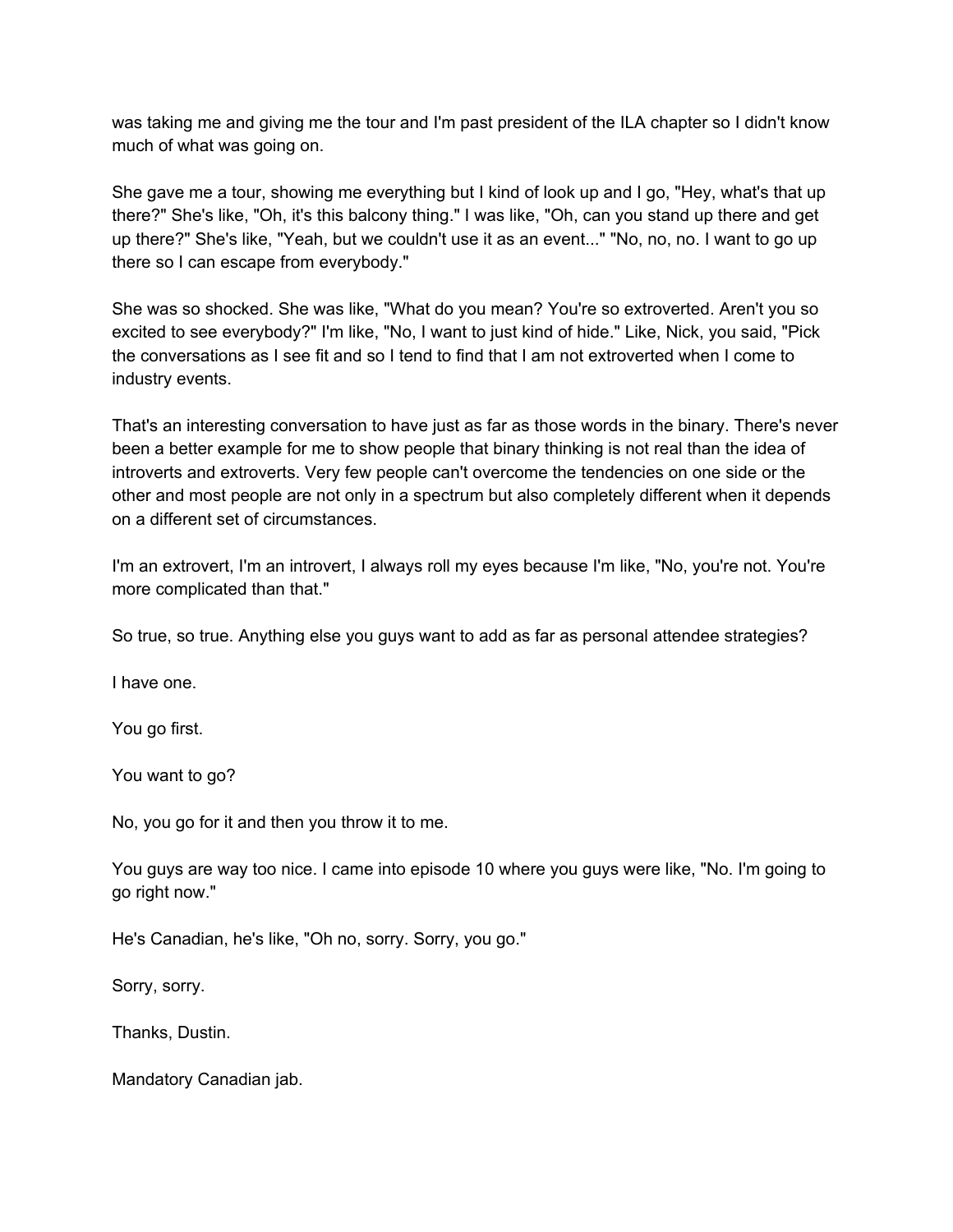I have to do one.

We're playing the drinking game.

Careful, be careful.

Never careful.

As a female, I would say my hair. I actually get my hair professionally styled day one or day zero of the conference and I'll wear it different every single day. If you actually look through my past conference photos, day one is curls, day two is waves, and then day three or four, it's half up half down or in a ponytail and brushed out for beachy waves.

I think that helps a lot and I just throw in some dry shampoo if I need to and that helps me with that extra because I feel like you boys don't understand. Girls, we're expected to put makeup on and to be on point with our outfits and things like that. Wearing heels, make sure they're really comfy.

Fun fact, I own over 500 pairs and I will choose. I actually have conference shoes. There's certain heels and that's actually a strategy of mine is I like being put together and wearing some big stand out pieces and it's a great conversation starter.

When you are networking, one thing I always do is find a connection, something that I have in common with someone else but sometimes that's hard until you really get to talk to them so what I do is I wear just outrageous outfits. I'm a designer, right? It's business attire, so you have to wear a pencil skirt or a suit.

Okay, well then I'm going to wear neon yellow heels and the coolest printed pencil skirt that I can't breathe in and that's going to be the case then and that's a way to stand out. But I would say females, that's something I do all the time and I'm going to be doing at IMAX is just get my hair done and then every single day, just change it up in regards to how I style it so it's not shower, blow dry your hair, straighten it or curl it every single...

It helps you save that extra hour to sleep because you're out so late the night before.

Conference producers sometimes really screw up, in my opinion, because I've seen the actual pain of not giving enough buffer time between the last session and then the networking event. I've seen women, "Well, I'm just going to have to skip out on the last session," or they're stressed out or whatever. You should protect that time because there's a significant enough amount of people that spend that time, to not put that undo stress on people would be a good thing.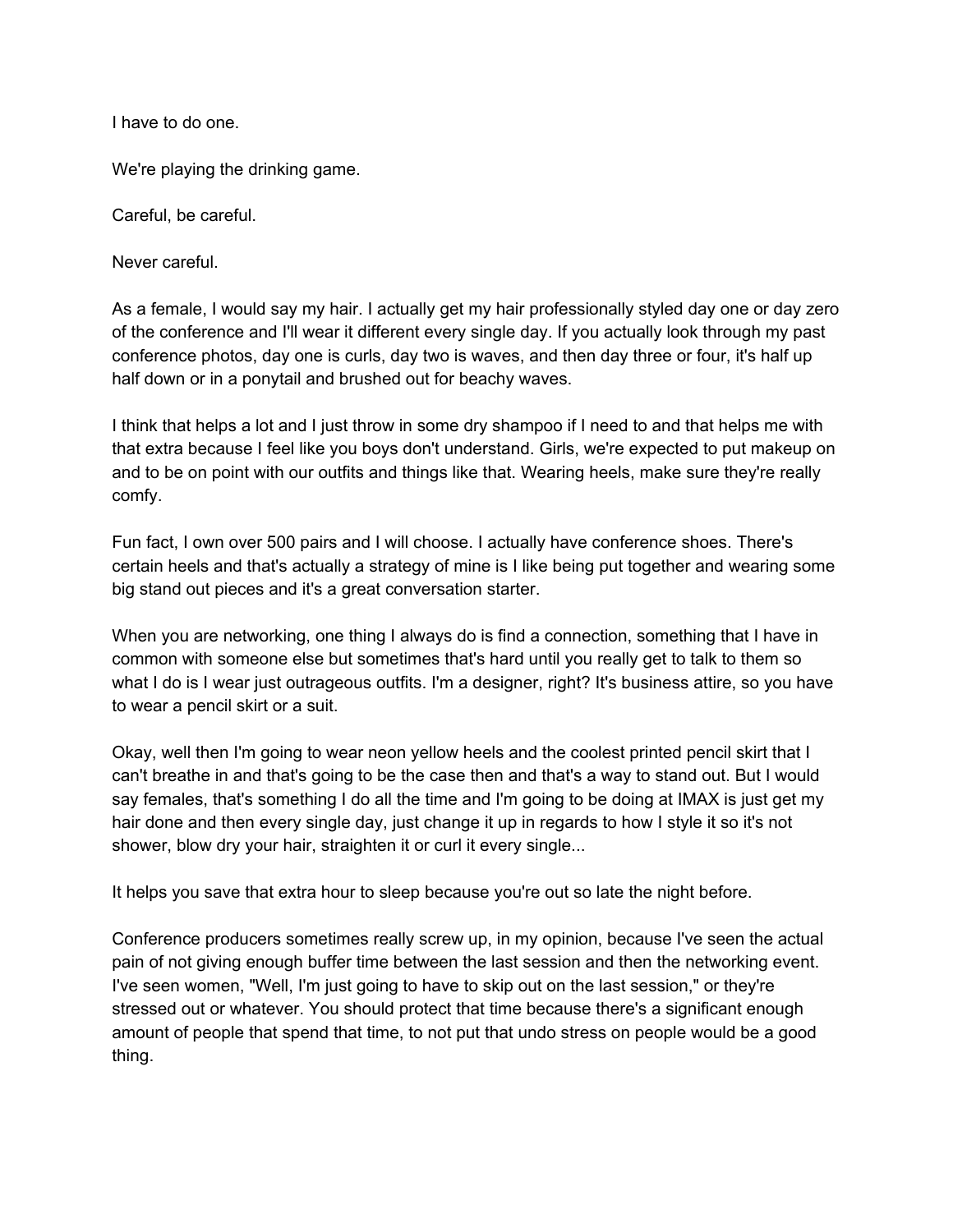I think that goes for everybody, that's not just... Every attendee should have a minute to collect themselves, a minute to drop their shit and get ready for the next thing and I think they schedule things way, way too tight.

I did want to mention kind of as a last thought on this topic, the four of us have been attending conferences and participating for a long time and I don't want anybody that's listening to this that is maybe new or younger to the industry that's just getting started to be put off by this and if you're looking to build your network and you are looking to put some energy towards it, know that come prepared, bring energy, show up, show up to everything, put yourself out there and I know that the four of us love meeting new people that are interesting, that have something interesting to share.

So, don't shy away and don't be a wallflower and put yourself out there and you'll be amazed at the incredible people you can meet.

Holy crap, Dustin. That was amazing. I didn't even think about that. Yeah, there's people out there who are still trying to build their networks and we're so jaded in so many ways that we're just like, "Pick and choose. We need more white space, we want time to work." Things like that and someone's like, "I would die to have the conversations that you guys get to have", right?

Yeah. There's lots of people in the events industry and very, very, very few of them actually attend conferences or any types of events that are national or larger or even really... There's such a minority of people who attend regional association events. If you think of the grand scheme of things of the volume of people who participate in live events.

We have it admittedly good, right? We get to do our thing, we get to be inspired and talk to the best people in the world at this kind of stuff and a lot of people are just doing their job and their head's down and that's what they have to do.

You're right, we're talking about these optimal, optimal situations. That all said, I do believe that a lot of this stuff is a journey and we're at different points than we used to be and I think a lot of us did this differently when we came into it as far as experiencing event industry shows.

I think it's just an ebb and a flow. I know people who are 20 years my elder in the events industry as far as how much time that they spend in the industry and they approach shows completely different than I do too. I just think that there's this kind of journey that people go on that again, there's a lot stacked against you if you continue to keep going to these shows to not go to the way that you used to.

Mostly, if you do your job right, you know enough people that you're spending time with the people that you want to spend time with the most. But that foundation doesn't come automatically. You have to put the work in.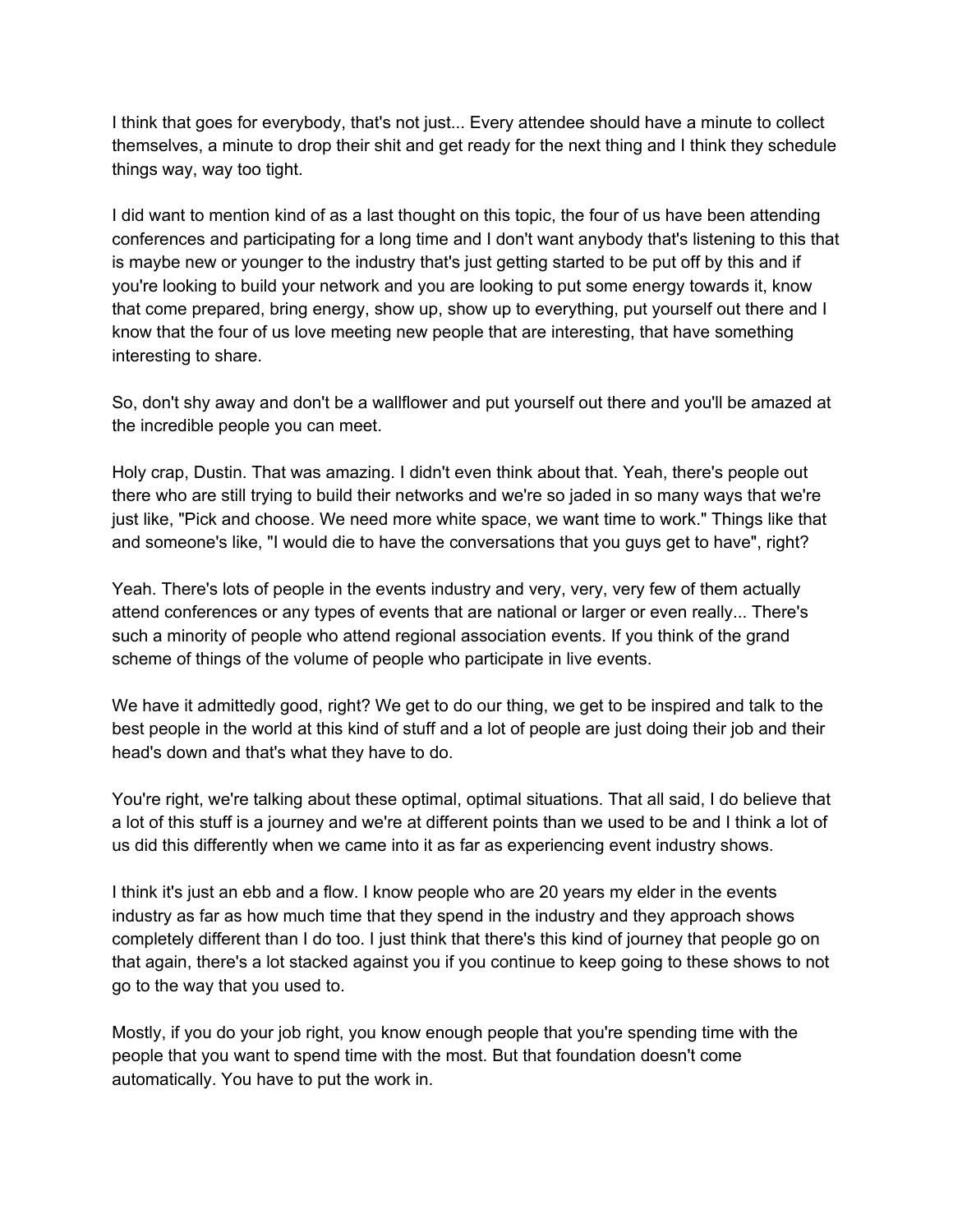Yeah. I actually used to be a student and a young professional in the industry. I was a student member of MPI, [ILEA 00:56:43] and Las Vegas/Southern California chapters and I would pay my own money to go and attend these. It's intimidating, you guys.

I will say even to this day, there are some moments where I'm like, "I'm shy," and that's usually not a characteristic of mine. Especially when you think of it as a young professional or a student getting out of college, they think there's nothing that I can benefit to these people. I don't have a job yet, I'm looking for that.

Bring business cards. Even if you're a student. That was one thing that I learned at TSO. I think the one thing that we love about our industry is we're all so passionate and if someone doesn't know anyone or this is my first time, I'm so happy to start introducing and finding out what they want or need. I love socially connecting people together.

I will find the smallest bits. "Oh my goodness, you like astrology? This person likes astrology. Here you go, you guys talk. I actually have to go back in my room now." Will step away and it's so important to be involved, especially when you are in the beginning of your career because you really want to grow that network. So, Dustin, I'm really glad that you mentioned that.

Because when I speak, especially to young professionals, that's the future of our industry. If anything, I actually love talking to the younger generation because I'm always like, "What's the latest social media platform that you're using? What apps are you using? How do you feel about this conference?" Because it all just matters and it helps me design when I go back. There's value there no matter how old you are. Just know that.

### Preach.

Working with conferences in different industries, I believe our industry is one of the most generous when it comes to senior people with their time at conferences. It is extremely rare, I can count it on one hand, the amount of times I've seen people push off someone else because their social standing was lesser than theirs as far as industry standing or experience or whatever, that they say, "Shoo shoo."

In almost 20 years of going to shows, I've seen it just a handful of times and mostly from the same people. The common story I see is when people have the guts to go up to somebody at the "highest" quote unquote level in the industry and ask them for something or have a conversation with them, not from a position of hard sales but a position of mentorship or in a position of reaching out an olive branch, it's very, very easy to connect with the people that you think are the hardest.

I'm going to tell you when I experienced this in pharma and medical and legal and other industries, it's not the case. You just don't do that and they don't care. People care in our industry and they want to see success, I think more so than a lot of other industries and I think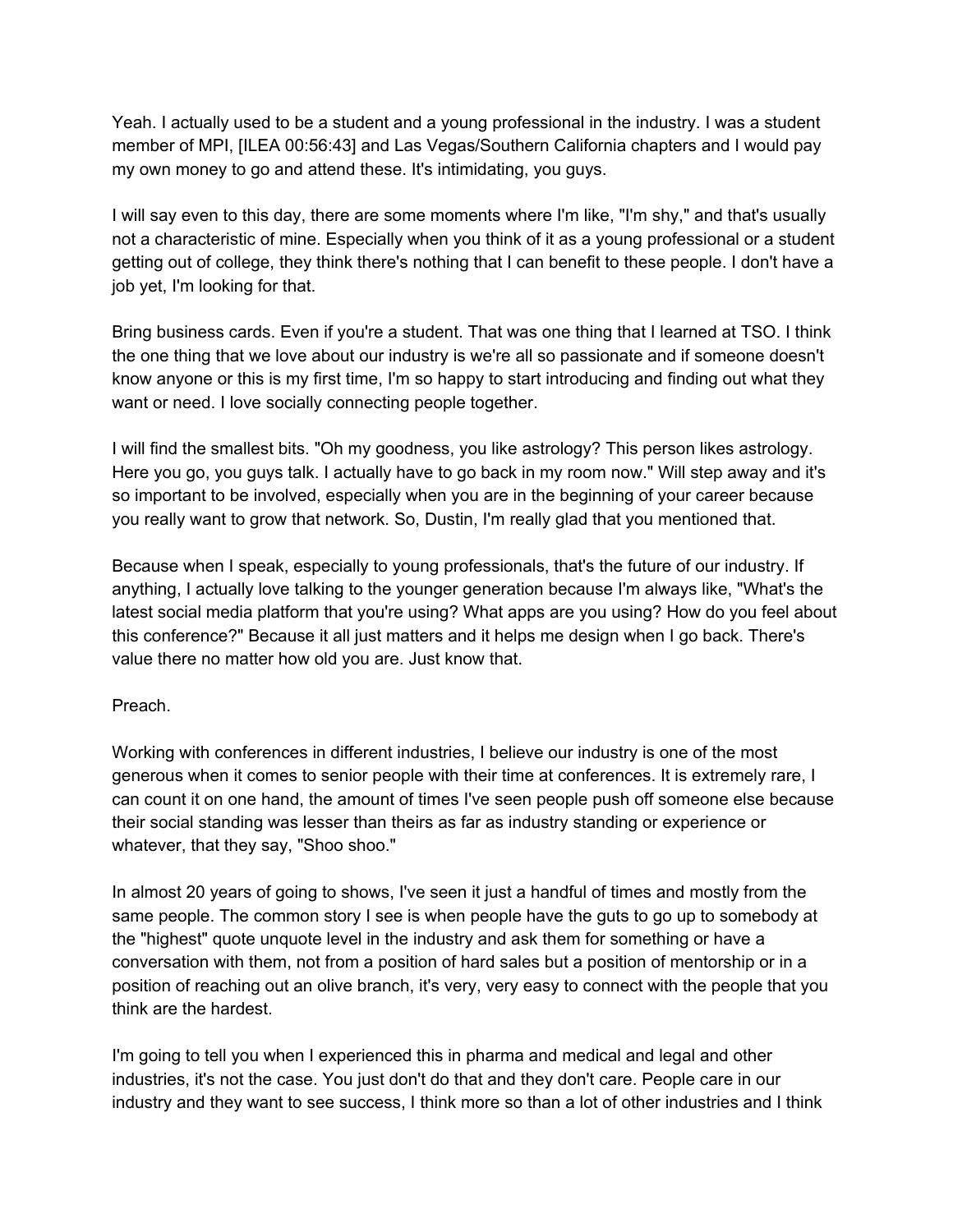that because there's kind of a shared hardship sort of, I guess, that's kind of understood at least throughout most of the events industry, I think people are on the same team.

Well said, Nick. I agree completely

Yeah, completely.

We all came to an agreement in the end. I feel like that's a good signing of the close for us, yeah?

I mean, unless you want to get into which conferences have better education than others.

Dang!

Let's not, because there's a very high possibility of me being too honest there. Maybe another time.

Episode 22. Definitely I think we'll have to switch [up a brew 01:00:35] for that one, for sure.

Yeah.

I love it, I love it. All right, let's start to wrap up. Anything else last minute you guys want to plug or anything like that, you guys want to recommend to check out? Or should I take it home?

I think that if you have the opportunity and you know somebody who has been to a number of conferences, reach out to them and ask them what their take is on a bunch of different shows. If you have the ability to go to one or whatever. Say, "What's the feel of the show? This is the kind of things I'm trying to accomplish with my career right now. How would I go about that? What would be the best show to go to?"

That kind of information is probably within arm's length most of the time. If you don't know somebody, you know somebody who knows somebody and again, most people don't go to all the shows and that's kind of crazy. Trust me, it is crazy. Instead, ask someone who has been to a lot of different events within our industry to say what's their take.

I like it. Maybe if we all just go around with maybe our one final tip that we all give as an attendee to events industry conferences. I'll start with mine since I'm on my high horse about this whole concept of coworking spaces. Design some coworking spaces for all of us who work remotely that need to step away and get some things done so we don't feel overwhelmed, so we don't feel the need to go to a coffee shop, stay in our hotels, go to an office. Give us fast internet, outlets, and a quiet place we can make phone calls.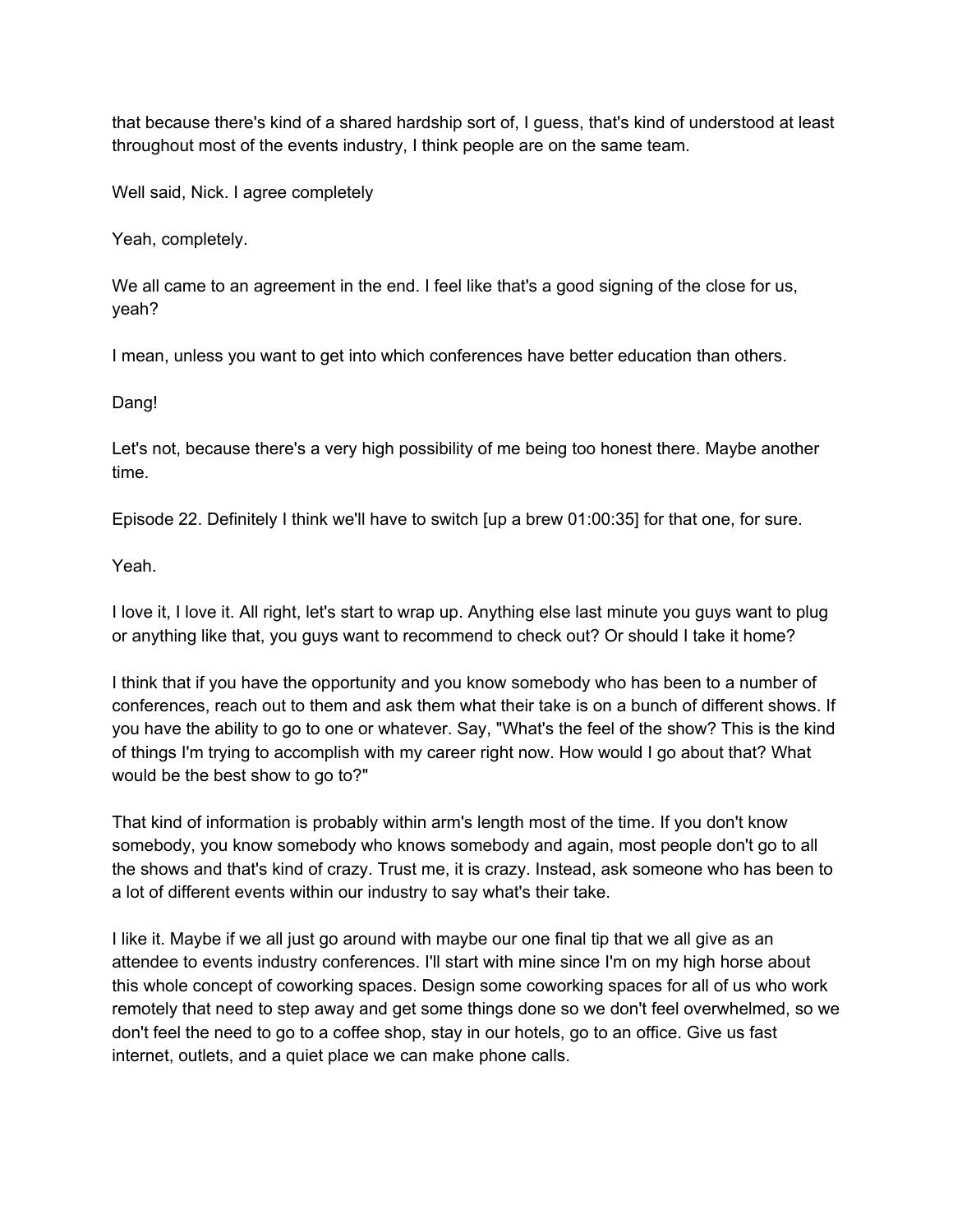I would say mindset. When I give advice, especially to young professionals and they're saying, "I want to work with you and how do I do that?" Or people that come up and just give their stats. It's being just a morally sound person. That's who I want to engage with, that's who I want to work with. If you focus on your character as just being a human, to me, that's so regardless of how many awards you've won or your stats.

If anything, the people that have won those things, they don't brag about it. So, if you just come in with a good heart, good energy, that's felt. Your non-verbal communication, that's what attracts me for me to go up to someone and say, "Hey," and just be nice. If I do see someone that's in the corner and I have no idea who they are, I'll approach them.

I'm definitely that person like when you were younger at the cafeteria, I'm like, "Oh, come eat with me." Because we've all been there too, right? We've all been the one that's like, "I know no one in this room and I'm terrified and I don't know." I always remember the people that will then put me underneath their wing and say, "Hey, let me introduce you to some people that I know."

Kevin actually , as much as I rag on him, he's incredible at doing that. It just leaves a really positive, memorable experience and that's where those connections happen. So, really just bring your energy and just bring that positivity. That really shines through at any event, conference that you go to.

## Dustin.

I think maybe my last thought and we kind of grazed over this but to those that are producing the conferences that we attend, you need to feed us well and you need to feed us healthy food. I find that I work best when I am feeling energetic and well fed and yeah. Yeah. Feed good food. No garbage food.

I like it. Nick, I came up with the idea for the last tip when you were kind of laying out some knowledge. Did you have one more tip that you wanted to lay out or do you consider that your one tip?

No, I mean, I think what Thuy said is super important and I think what Dustin said is what sustains that. Have that energy go in. I think honestly people make their own luck by putting themselves with the right attitude in the right rooms. These are the right rooms. If you have the right attitude and you can sustain that energy, be it good food, be it waking up early, watching what you do while you're there, I think that you're going to have the luck that you need to get to the next level.

It's really just about energy, sustaining it and making sure that the time that you spend there is aimed at advancing other people and not just looking to find a way to cram your message down. How can you add value in every conversation that you have?